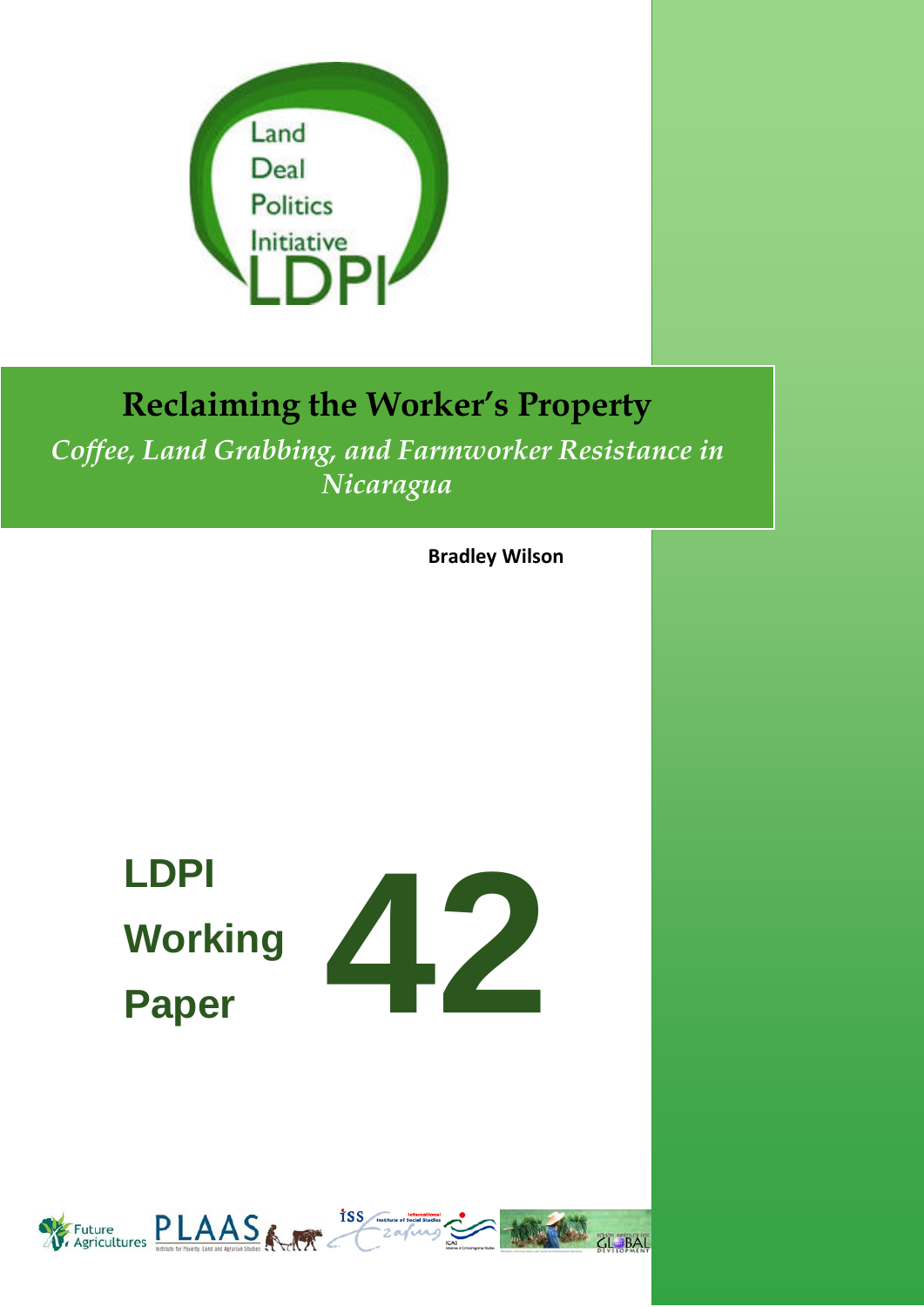# **Reclaiming the Worker's Property:Coffee, Land Grabbing, and Farmworker Resistance in Nicaragua**

*By* **Bradley Wilson**

| Published by:<br><b>The Land Deal Politics Initiative</b><br>www.iss.nl/ldpi<br>landpolitics@gmail.com                                                                                                                                                    |                                               |                          |                                                         |
|-----------------------------------------------------------------------------------------------------------------------------------------------------------------------------------------------------------------------------------------------------------|-----------------------------------------------|--------------------------|---------------------------------------------------------|
| in collaboration with:<br><b>Institute for Development Studies (IDS)</b><br>University of Sussex<br>Library Road<br>Brighton, BN1 9RE<br>United Kingdom<br>Tel: +44 1273 606261                                                                           | Fax: +44 1273 621202    E-mail: ids@ids.ac.uk |                          | Website: www.ids.ac.uk                                  |
| <b>Initiatives in Critical Agrarian Studies (ICAS)</b><br><b>International Institute of Social Studies (ISS)</b><br>P.O. Box 29776<br>2502 LT The Hague<br>The Netherlands<br>Tel: +31 70 426 0664                                                        |                                               |                          | Website: www.iss.nl/icas                                |
| The Institute for Poverty, Land and Agrarian Studies (PLAAS)<br>School of Government, Faculty of Economic and Management Sciences<br>University of the Western Cape, Private Bag X17<br>Bellville 7535, Cape Town<br>South Africa<br>Tel: +27 21 959 3733 | Fax: +27 21 959 3732                          |                          | E-mail: info@plaas.org.za     Website: www.plaas.org.za |
| The Polson Institute for Global Development<br>Department of Development Sociology<br><b>Cornell University</b><br>133 Warren Hall<br>Ithaca NY 14853<br><b>United States of America</b><br>Tel: +1 607 255-3163                                          | Fax: +1 607 254-2896                          | E-mail: ta12@cornell.edu | Website: polson.cals.cornell.edu                        |

©July 2013 *All rights reserved. No part of this publication may be reproduced or transmitted in any form or by any means without prior permission from the publisher and the author.*

*Published with support from the UK Department for International Development (DfID), Atlantic Philanthropies, Inter-Church Organization for Development Cooperation (ICCO), Ford Foundation and Miserior.*

> *Land Deal Politics Initiative*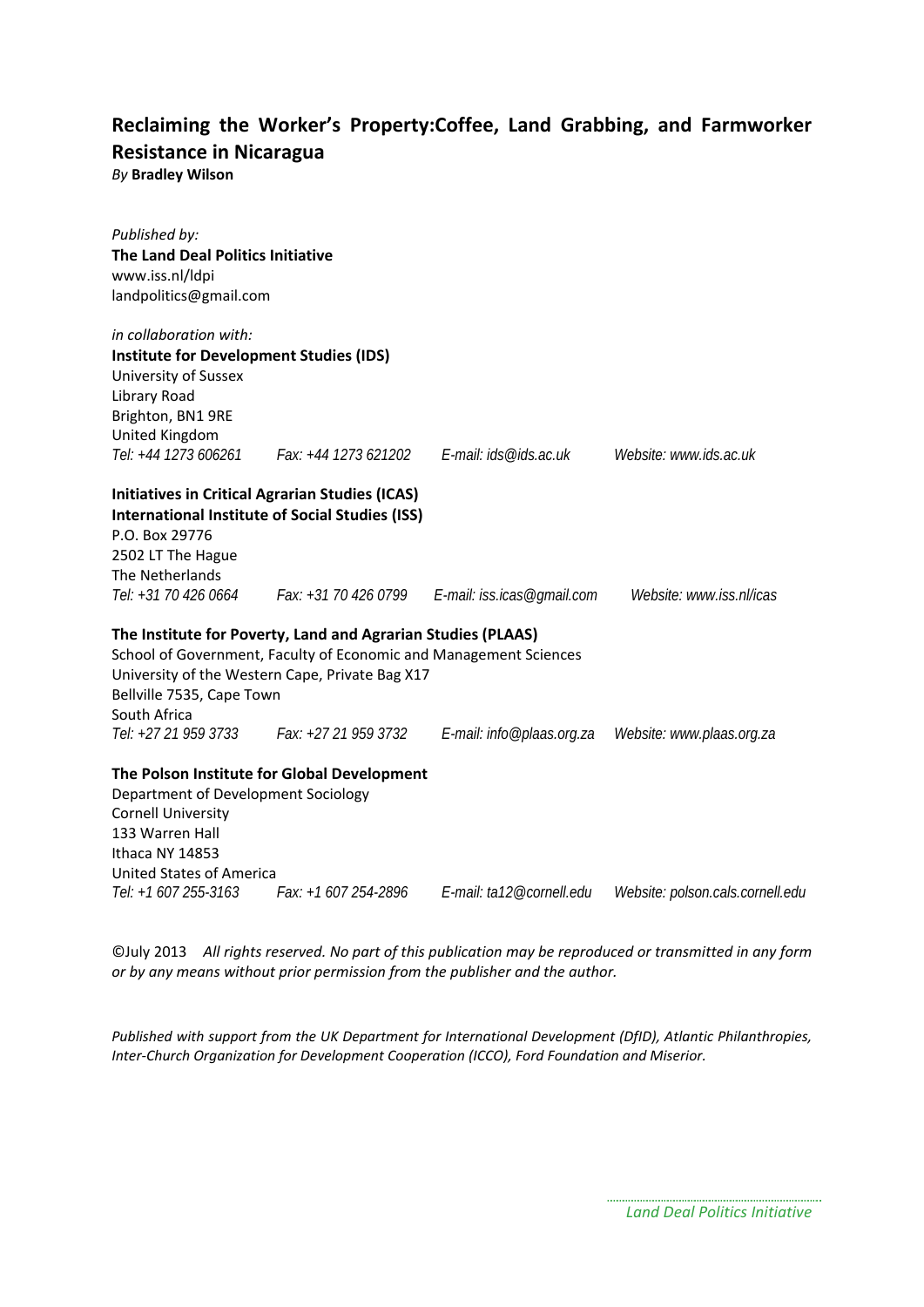### Abstract

In this paper I explore a land grabbing resistance movement composed of unemployed coffee workers in Central Nicaragua. Between 1996 and 2000 a private agro-export conglomerate appropriated 60 worker-owned coffee estates previously designated as the Area Propiedad del Los Trabajadores (APT), or the Worker's Property. Following mass protests between 2001 and 2006, worker representatives from the Asociación de Trabajadores del Campo (ATC) and government officials negotiated and signed the Las Tunas Accords which provided redistributed land from nineteen of those coffee estates to 2,500 families. Drawing on archival research and interviews with movement participants I argue that land grabbing in the coffee lands of Central Nicaragua was embedded within past dispossessions and triggered memories of struggle against dispossession that provided the moral legitimacy and motivated a movement of farmworkers to reclaim land promised to them in the Nicaraguan revolution.

#### About the Author

**Bradley Wilson** received his Ph.D. in Geography from Rutgers University in January 2010 and currently holds a post as Assistant Professor of Geography at West Virginia University. My previous research has explored the moral and political economies of fair trade coffee, the development of the gourmet coffee industry, and the politics of agrarian reform in Nicaragua. Reclaiming the Worker's Property represents the next stage of a comparative project on the social, spatial and politicaleconomic trajectories of agrarian reform in Nicaragua.

## Acknowledgements

This research was made possible by a small grant from the Land Deal Politics Initiative (LDPI) and a Faculty Development and International Travel grant from West Virginia University. I would like to thank Jennifer Bair, Marion Werner, Cynthia Gorman, Ben Neimark, and Sara Keene who commented on previous drafts and the LDPI organizing committee for opening up a space for me to share this story. I would also like to thank Maria Panacione who created the maps. I would also like to recognize the generosity of the farmworkers of Matagalpa whose testimonies form the basis for this work. Their daily struggles against injustice in the coffee lands are a constant reminder of the violence of dispossession perpetuated by land grabbing.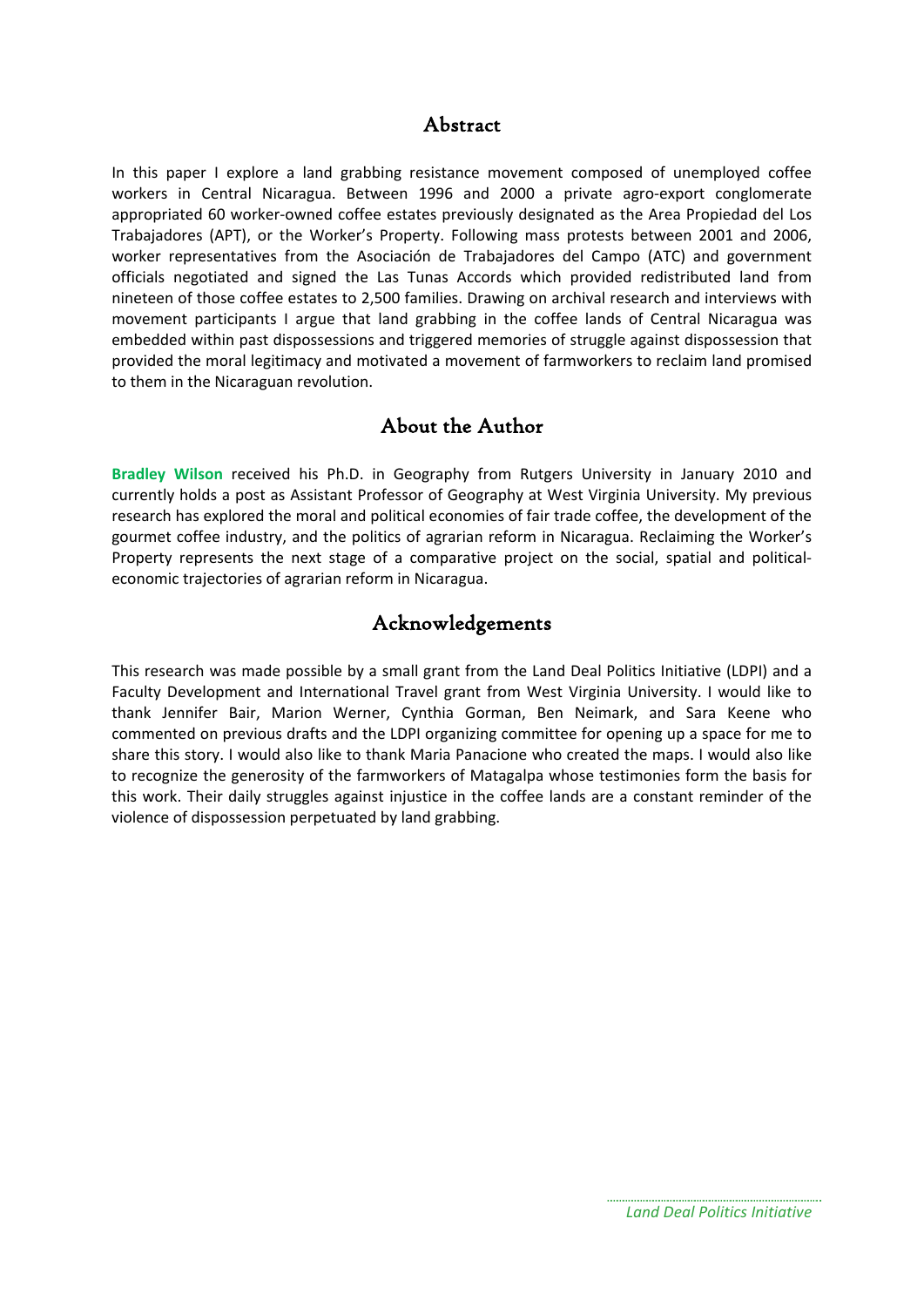## Table of Contents

| 3 Post-Agrarian Reform Trajectories and the Forgotten Farmworkers  4             |  |
|----------------------------------------------------------------------------------|--|
| 4 Grabbing the Workers' Property: The Rise of CONSAGRA-AGRESAMI 5                |  |
|                                                                                  |  |
|                                                                                  |  |
| 7 Hunger, Eviction and Encampments: Coffee, Crisis and Workers' Consciousness  9 |  |
| 8 Convergence Space: Movement Formation in the Encampments 13                    |  |
|                                                                                  |  |
|                                                                                  |  |
|                                                                                  |  |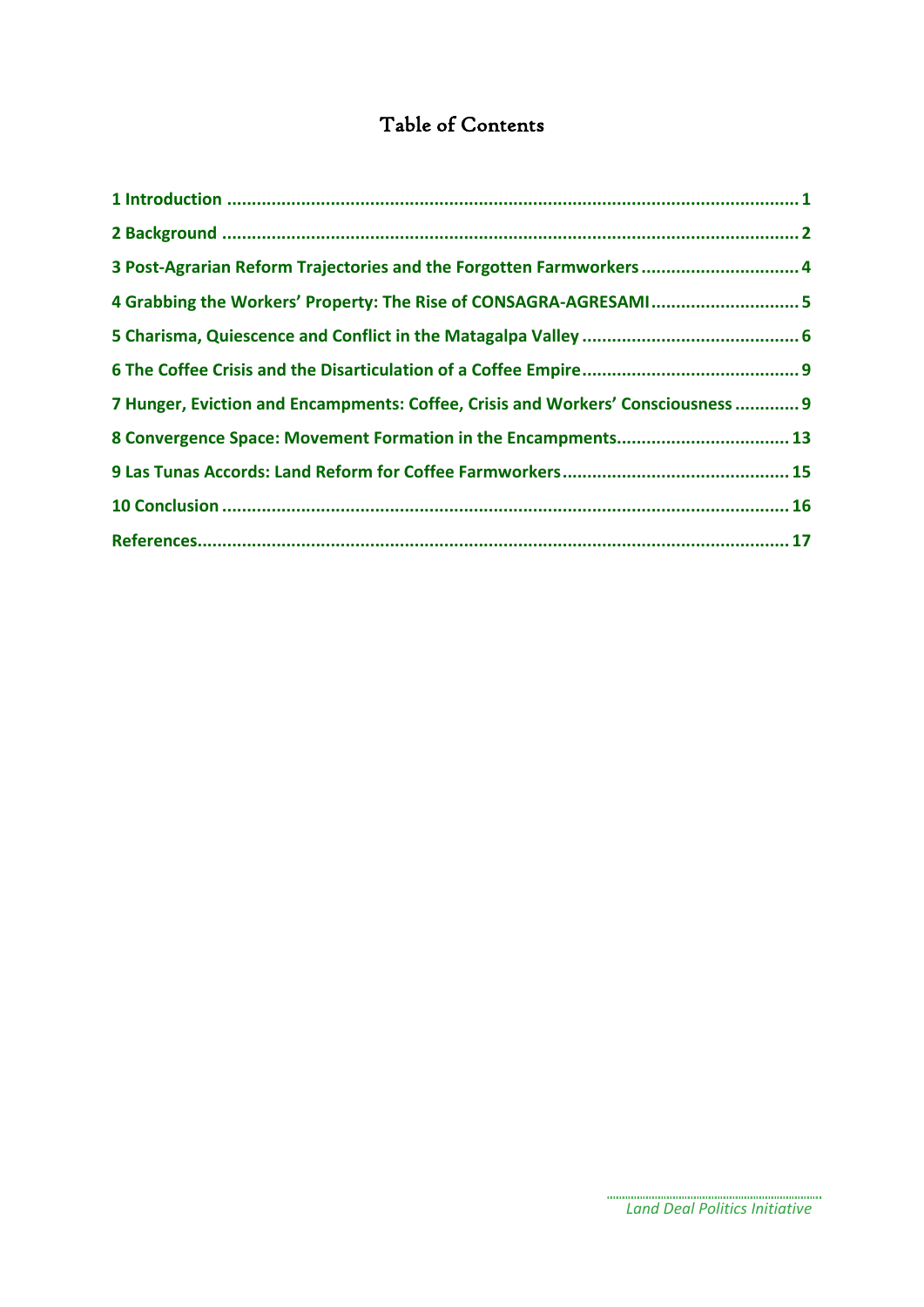#### <span id="page-4-0"></span>**1 Introduction**

On September 14, 2002, five thousand unemployed coffee workers representing tens of thousands more from Matagalpa, Nicaragua formed a human roadblock for ten hours across the Pan-American Highway near a little village called Las Tunas. Located at a critical junction connecting southern Nicaragua to the northern coffee lands, the protest at Las Tunas stopped all traffic for hundreds of kilometers in both directions from the border of Costa Rica to Honduras and was arguably the largest roadblock in Central American history. Committed to a long non-violent struggle and expecting a slow government response, protesters set up encampments occupying the sides of the highway. The government responded by sending in riot police to break up the demonstration and stop the gridlock. But the protesters held their ground. International and national media flocked to the barricades to document the protest. Over the next four days representatives from the Asociación de Trabajadores del Campo (ATC) and a council of government officials negotiated and signed what would be called the Acuerdos de Las Tunas to provide 6,000 temporary jobs and redistribute land from eighteen coffee estates to 2,500 families.

Often interpreted by international and national observers as a protest of the hungry or a spontaneous response to the drop in international coffee prices, in this paper I argue that this movement responded to one of the most extensive land grabs in Nicaraguan history that occurred in the decade prior to the road blockade. Capitalizing on shifting political alliances, legal loopholes and land title insecurity associated with the disarticulation of state-led agrarian reform (Broegaard, 2005; 2009), an agro-industrial conglomerate CONSAGRA-AGRESAMI acquired coffee estates managed by worker-owned enterprises, popularly called the Worker's Property (APT), which were established in the peace accords ending the Contra War. In effect CONSAGRA-AGRESAMI turned "the Worker's Property," into a coffee empire. CONSAGRA-AGRESAMI then leveraged these assets to guarantee loans to fund coffee production and purchase other agro-export businesses (cattle, rice, sesame, shrimp), creating a complex financial scheme involving three of Nicaragua's largest banks. In 2000, facing a rapid decline in coffee prices, CONSAGRA-AGRESAMI folded, bringing down the estates and banks with it. Creditors foreclosed on the farms, evicting permanent workers. Over the next two years dispossessed workers and union leaders organized workers to win back the land promised to the rural proletariat in the Sandinista Revolution.

Drawing on 71 oral history interviews with leaders, worker organizers, farmworkers and peasant farmers from the municipalities of Matagalpa, San Ramon, El Tuma, La Dalia and Rancho Grande in Central Nicaragua, in this paper I explore the social and spatial formation of what is now known as the Las Tunas Movement. Between 2005-2007, I conducted repeated field visits to eleven worker communities/estates that were active in the unemployed workers movement. Eight of these worker communities/estates were selected because they have been occupied by workers since at least 2002 and appear in the Las Tunas accords documents as properties in worker possession. The other three communities/estates did not appear in the accords and movement participants in those sites remain landless and/or reported to have not received benefits from their participation.

The research was conducted over a total of 16 months in 2003, 2005-2007, and in follow-up interviews conducted in 2012. In each community/estate I completed at least three oral histories in an effort to grasp the particularities of both my informants' experiences as well as background on each location for the sake of comparison. To understand other institutional and political perspectives, I also conducted interviews with signatories of the Las Tunas Accords including the mayors of San Ramon and La Dalia in 2002, FSLN party officials in Matagalpa, representatives from the Union of Farmers and Ranchers (UNAG), regional coffee cooperatives CECOCAFEN and Alfonso Nunez, the Catholic Church and the directors of the Rural Workers Association in Matagalpa.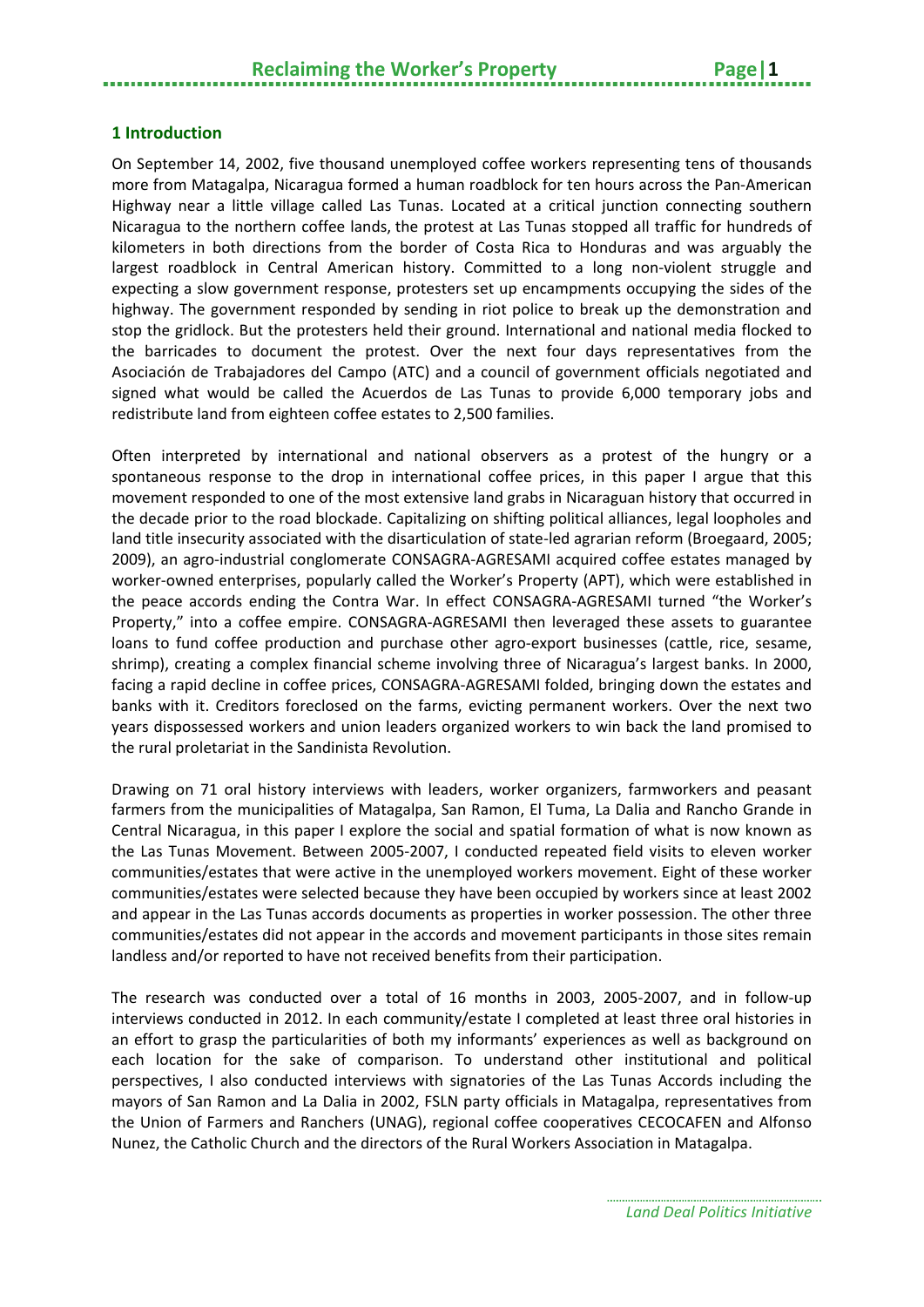#### <span id="page-5-0"></span>**2 Background**

My research on the Las Tunas movement is part of a broader ethnographic study that examines rural struggles, land politics and the afterlives of agrarian reform in Nicaragua in the 21st century. This ethnographic work with communities that have engaged in long struggles over land grabbing frames how I interpret the explosion of interest in large-scale land acquisitions today. I argue that contemporary land grabs cannot be divorced from the histories of anti-imperial and anti-colonial struggle against large-scale land acquisition in the past. While the recent expansion in large-scale agricultural land acquisition for food, fiber and fuel by nation-states and transnational corporations is spectacular, in many cases it is rooted in histories of enclosure and counter-enclosure movements that extend far back into history. Clearly, new commodities and industries are driving forms of land grabbing previously unseen. Yet, it is also critical to remember the past. Engaging research subjects in regions experiencing land grabbing through a historical lens is critical to effectively understand how resistance may be manifested in particular places at particular times and may also draw upon previous experiences as a basis for social action. As Jeffery Gould wrote of movements in response to primitive accumulation in Nicaragua in the 19th and 20th centuries,

*certain moments of accumulation may be experienced as a repetition of previous experiences. It is in those moments that seem like repetitions that may trigger memories either from childhood or those that have been transmitted communally. ...the appeal to memory of a key moment in that process may contribute dramatically to communal mobilization.*

Gould, 1998: 231-232

As I illustrate through this research, land grabbing by CONSAGRA-AGRESAMI in the coffee lands of Central Nicaragua was embedded within past dispossessions and triggered memories of struggle against dispossession that motivated a movement of farmworkers to reclaim their land.

Global land grabbing and movements against capitalist enclosure are not new to the peasants and farmworkers in Nicaragua. The Nicaraguan revolution, perhaps most clearly for the peasant and landless classes, represented a counter-enclosure movement to re-appropriate land resources from an entrenched elite class following a century of land grabbing by domestic and transnational investors. As Jaime Biderman wrote in explaining the social context in the countryside prior to the Nicaraguan revolution, land grabbing by domestic and transnational investors established massive inequalities in resource control, produced a class of landless laborers and created the conditions of possibility for successive export booms. The enclosure of agricultural land through large-scale acquisition transformed property-ownership, class relations and export production. As he explains, the

*process of dispossession and 'commodification' of land which began in the coffee areas during the late 19th century was generalized and intensified after 1950, during the cotton and cattle booms. In addition to making land a commodity which was increasingly appropriated by larger capitalist producers, the dispossession of small food producers forced them to sell their labor power (at least on a seasonal basis) in order to survive[1](#page-5-1) .*

Biderman, 1983: 11

The Nicaraguan agrarian reform led by the FSLN was one of the most highly politicized, widely documented and thoroughly researched counter-enclosures in the world. The scale of the land redistribution was staggering. By 1989 the revolutionary Nicaraguan state transferred more than 2.5

 $\overline{a}$ 

<span id="page-5-1"></span> $1$  "Though some proletarianization did occur, the expansion of coffee did not eliminate servile or precapitalist social relations, which continued to predominate…With some exceptions, the emerging class of coffee growers was of the Junker or landlord type...However even this interpretation may exaggerate the extent to which there was a real evolution towards capitalist development (as opposed to continued primitive accumulation)" (Biderman, 1983: 11).

*Land Deal Politics Initiative*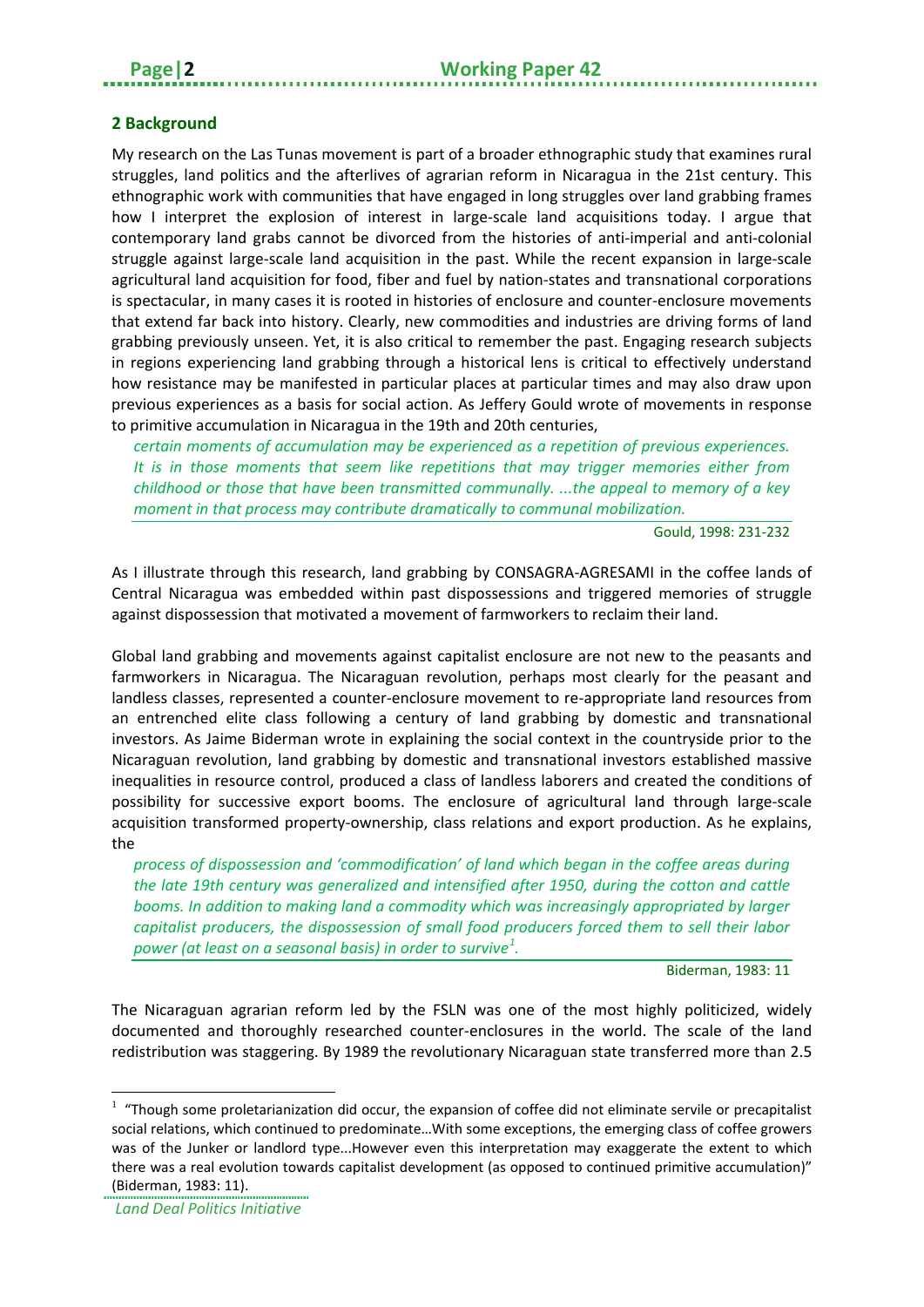## **Reclaiming the Worker's Property Page|3**

million ha of arable land from large-scale, elite-owned latifundios to farming collectives, individual peasant farmers and state-owned enterprises called Area Propiedad del Pueblo (the People's Property). The size of the landholdings of the elite were reduced from 36 percent to just 6.4 percent of the total arable land in the country and an estimated 120,000 peasant farmers and worker families received land when calculating for both land transfers to cooperatives and the titling of spontaneously occupied tenant lands (CIERA, 1989). It served as a lightening rod for ideological struggles and debates over land redistribution, peasant organization, agrarian transformation and perhaps most importantly the future of socialist politics against a changing geopolitical landscape.

Tens of thousands of internationalistas descended upon Nicaragua to witness the unfolding of radical agrarian change in the making. Many were established agrarian studies scholars as well as new researchers in the field. Amidst the reform process and in the years to follow, a rich and diverse literature has explored in detail the social and political dynamics of the agrarian reform. The new theoretical insights and research output in agrarian studies was tremendous and its effects on the social, political and agrarian research imaginary still remain. As both a site of socialist solidarity as well as a laboratory for agrarian studies, the role of revolutionary Nicaragua in the 1980s cannot be understated. The lion's share of this research, particularly in development research in the 1990s, focused almost exclusively upon the effects of the reform on peasant beneficiaries who received land and on the formation and deformation of agricultural cooperatives. A thorough review of this field of research is beyond the scope of this paper. However, a few words are in order to help clarify the concerns of my work.<sup>[2](#page-6-0)</sup>

In the aftermath of the civil war, peace accords and political transition in the 1990s, the peasant farmer beneficiary and cooperative movement demonstrated considerable promise in extending the socialist agrarian imaginary born within the revolutionary agrarian reform. Small-scale peasant farmers and cooperatives have garnered most of the scholarly, organizational and financial attention in the wake of the agrarian reform. Following the agrarian reform, the primary subject of scholarly, organizational and financial work has been peasant smallholders and cooperatives. Efforts to "modernize" these peasant farmers have resulted in remarkable growth among these agrarian reform beneficiaries. However, this focus on the new peasant smallholder class has also tended to turn attention away from farmworkers who made up and continue to make up the vast majority of the active rural workforce. Moreover, it has tended to foreclose discussion and debate about what happened with the large-scale, state-operated enterprises on which farmworkers labored for revolution.

The research presented in this paper concerns these forgotten farmworkers who did not walk away from the agrarian reform with clear possession of land. The situation of these forgotten farmworkers was dramatically shaped by the neoliberal transition in 1990, which abruptly closed down opportunities to transition from a landless farmworker to peasant smallholder through land reform. However this political transition, as I describe, did not dampen the desire for land among farmworkers who fought for revolutionary agrarian reform. Indeed, against all odds, a small group of coffee farmworkers in Central Nicaragua achieved that transition from landless farmworkers to peasant farmer cooperativists through the grassroots-led Las Tunas movement in the 2000s. I argue that this movement to achieve a grassroots-led agrarian reform offers insights into the political possibilities and barriers that confront landless workers and peasants in their efforts to challenge the uneven distribution of land, particularly in the context of resurgent land grabbing in Central America and around the world.

 $\overline{a}$ 

<span id="page-6-0"></span> $2$  One line of my ethnographic research on the afterlives of agrarian reform concerns the emergence of the peasant farmer and access to certified coffee markets.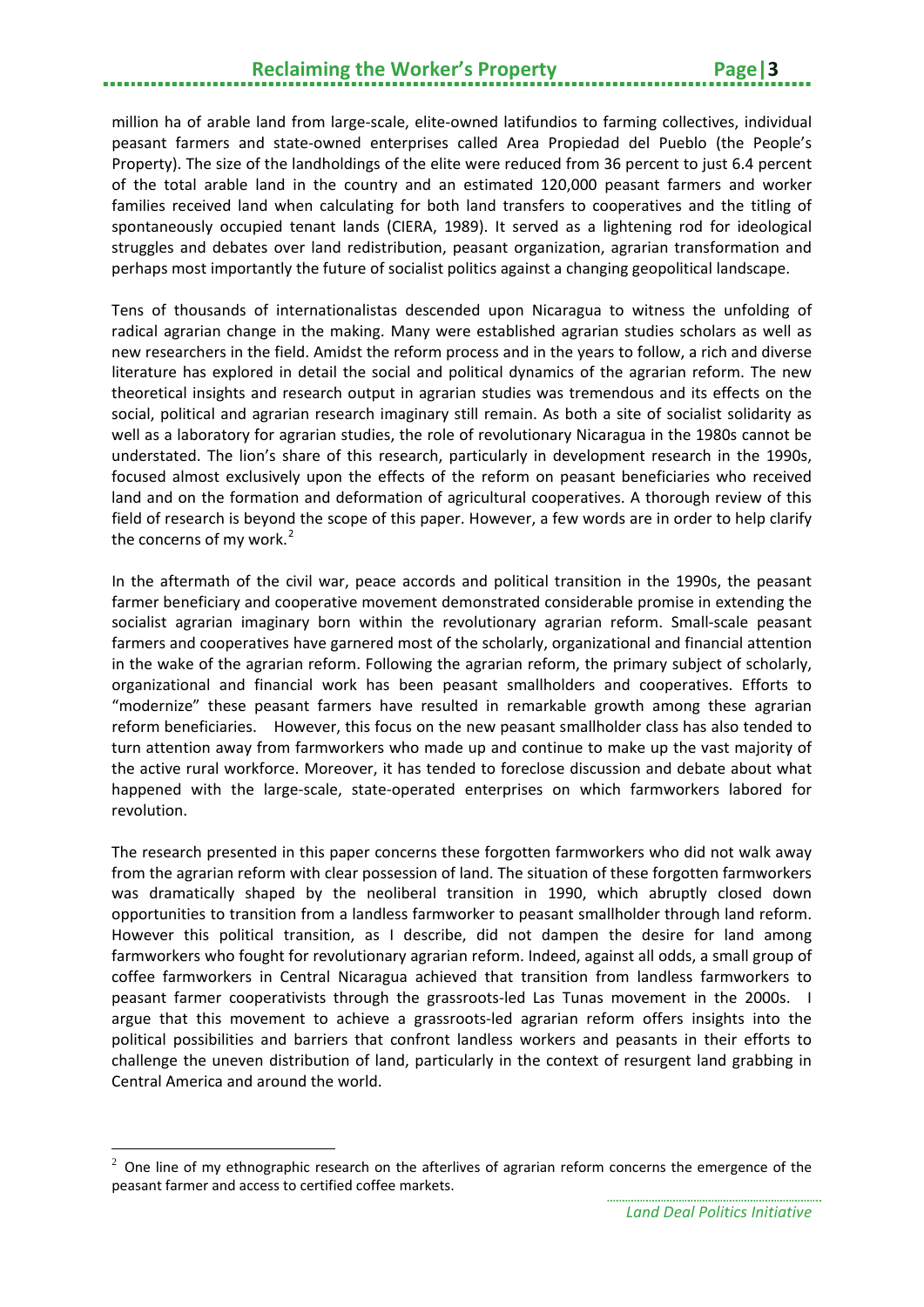#### <span id="page-7-0"></span>**3 Post-Agrarian Reform Trajectories and the Forgotten Farmworkers**

To understand the story of the Las Tunas movement we must begin with The People's Property in the coffee sector of Central Nicaragua. The centerpiece of the Sandinista's modern socialist export oriented economy, the Area Propieded del Pueblo (APP) was an agro-industrial complex made up of coffee, cattle, cotton and sugar estates managed by state officials with close collaboration with the Rural Workers Association (ATC). In the coffee-producing region of Matagalpa and Jinotega, the focus of my research, the APP properties encompassed roughly 20,000 ha of coffee land and employed tens of thousands of rural workers. APP properties represented a central foreign revenue stream for the FSLN's revolutionary socialist project. When the Sandinista's lost the elections in 1990 to Violet Chamorro, the majority of these properties were transferred to workers under a peace settlement between the ATC and the Chamorro administration that promised workers possession of the land in a 20-year lease with a right to purchase. Under this agreement The People's Property would be renamed The Workers Property, or APT, and beneficiaries included rural workers, ex-military personnel and ex-Contra combatants.

The APT represented a huge victory for the ATC to protect worker's claims to those lands in the face of privatizing counter-agrarian reform by the Chamorro administration. Without the ATC's intervention, those state assets would assuredly have been sold to private firms, thus robbing rural workers of the revolutionary promise of providing "land to those who work it." In total, the APT represented 33 agro-industrial enterprises with 10,000 worker shareholders. Nine of those enterprises were based in the coffee sector and encompassed some 17,000 ha of coffee orchards. The APT coffee enterprises were vertically integrated into one exporting company called AGROCAFE which had 2,032 worker shareholders and produced roughly 7 percent of total exports in 1990 (Rocha, 2003).

While farmworkers appeared to benefit from the transfer from APP to APT agrarian reform enterprises, my informants tended to deride them as a farce. This farce was not just engendered by the transition from APP to APT but also in original APP enterprises during the Sandinista government. Against the more romantic image of the APP as modernizing estates through unionization, my informants described minor concessions by the state in the 1980s such as wage increases, literacy, education and health campaigns brought to the estates for the first time and holiday celebrations sponsored by the directorate of the enterprises. The APP was always promoted in the most ideological sense as worker-owned and managed properties. However, farmworkers claimed that control of the estates really only shifted from the elite to the state. Most of my informants only maintained ownership of their homes and patio with no access to subsistence plots for household provisioning or market gardening. Indeed, as Francisco, an elderly worker remarked, on the estate where he worked under the APP, subsistence plots were prohibited. The lack of farmworker control over space fueled fierce desires for land.

Farmworkers always represented a complicated ally for the FSLN, even though they were envisaged as a core constituency. For the FSLN, the rural proletariat was central to its socialist agrarian reform policies focused on modernization of the countryside through state-run farms and a vigorous rural labor movement. Since the coffee producing region was the backbone of the modern agro-export economy promoted by the FSLN, a steady supply of farmworkers was necessary, although not always available. Labor shortages were one of the problems confronted by the revolutionary state in the Nicaraguan agrarian reform. Shortages in the coffee sector were created by the "peasantization" of the rural proletariat following land reform and mobilization of large numbers of farmworkers for the war, which drew vital labor away from the state-enterprises. To compensate, the state mobilized harvesting brigades composed of urban and rural youth (and to a lesser degree international solidarity groups).Given the centrality of the APP enterprises in the development of the revolutionary state economy, concerns about labor shortages forced the FSLN leadership to balance

*Land Deal Politics Initiative*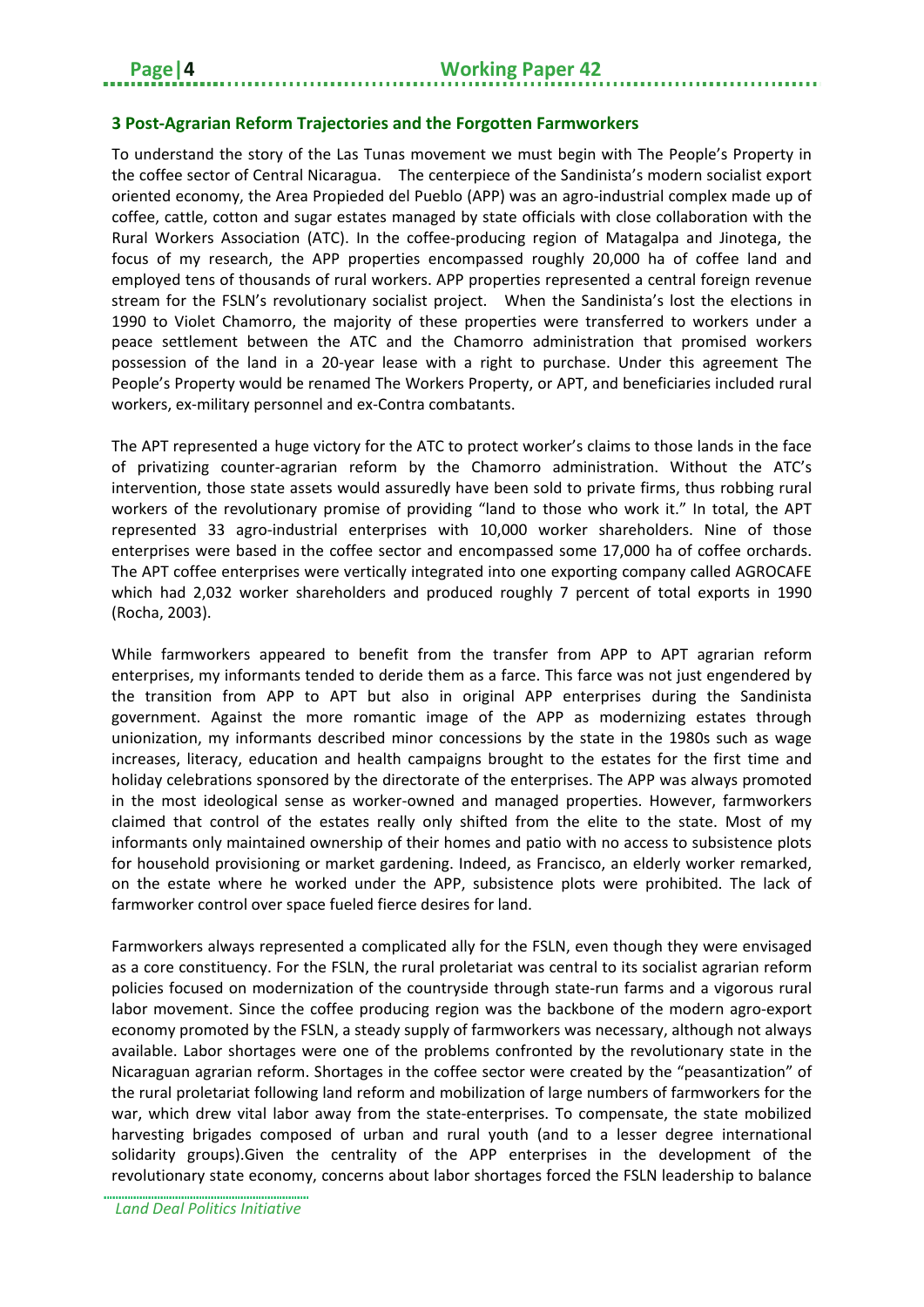widespread land redistribution with no redistribution at all. Effectively the state-enterprises relied upon a class of landless workers to function.

Land redistribution in the 1980s ultimately divided the rural proletariat between beneficiaries and non-beneficiaries. The land reform process directly responded to the escalation of the Contra insurgency and peasant organizing to gain access to land. Although the land reform benefited many landless farmworkers during this period, often with the stipulation of fighting in military reserves against the Contra, many farmworkers in Matagalpa did not receive land. As a result, in the coffee producing region of Matagalpa and Jinotega the agrarian reform produced very uneven land tenure and a laboring landscape that divided the farmworker population between reformed and nonreformed classes. Newly landed farmworkers often worked in cooperatives on collectively held or independently titled farms while the rest remained employed but landless on the state-run farms. For these farmworkers, many of whom also filled the ranks of the military reserves, their continued landlessness indicated that the revolution was unfinished.

In the 1990s these relations remained unchanged. Not only had landless workers failed to gain access to the land under the APP, but my informants also did not view the transfer of land from the APP to the APT as the fulfillment of that revolutionary promise. The APT claimed to grant land leases with the opportunity to purchase by workers, signifying a peaceful end to the civil war. However, many farmworkers I interviewed through the APT claimed that " [the FSLN] gave us the land, but it was never really ours." Workers names were not included in land titles under the APP or APT enterprises.<sup>[3](#page-8-1)</sup> "First it was the people's property and then it was the worker's property," Rigoberto said, satirizing how the previous state officials and FSLN leadership retained control over the APP properties, "we are handing over the property to you now and it is yours, but we still need to control it for a while since you can't do it yourselves." Going further he said sarcastically, "they promised us that they were handing over the land to us, but we knew they still had control, these lands are too valuable and too important for them to hand it over to the mozos."<sup>[4](#page-8-2)</sup> Ex-state officials and party leaders maintained tremendous control over administrating the properties even though ownership over the enterprises was transferred to the workers. APT properties were held by the enterprises in leases with opportunities to purchase after 20 years. Ultimately, the coffee workers in Matagalpa and Jinotega represented a large bloc of the FSLN that did not walk away from the agrarian reform period with clear title or even possession of land.

#### <span id="page-8-0"></span>**4 Grabbing the Workers' Property: The Rise of CONSAGRA-AGRESAMI**

 $\overline{a}$ 

CONSAGRA-AGRESAMI capitalized on the ambiguities over land ownership generated through the transfer from APP to ATP and preyed upon the vulnerabilities of the new land "owners." CONSAGRA-AGRESAMI's land acquisition focused almost exclusively on directly and indirectly accumulating previously state-owned and worker-owned land assets. The base of CONSAGRA-AGRESAMI's agro-industrial complex was established through acquisition of coffee estates from five enterprises in Matagalpa and Jinotega: Juan de Dios Munoz, Jorge Vogl, Deniz Gutierrez, Chale Haslam and Alfonso Nunez. Each enterprise managed 5-9 coffee estates. The coffee estates managed by these enterprises were positioned in some of the best terrain for high value arabica coffee production and were also located along well maintained transportation routes that facilitated

<span id="page-8-1"></span><sup>&</sup>lt;sup>3</sup> Unlike agrarian reform titles given to individual or even collectively owned properties, land titles under the state-enterprises rested with jointly-owned businesses. In these cases, worker shareholders in the businesses did not appear on the actual land titles for the APT coffee estates. This created considerable ambiguity over who actually owned the properties.

<span id="page-8-2"></span> $<sup>4</sup>$  Mozos refers to fieldhands on estates. Mozo is a word used almost exclusively by landowners to describe</sup> their workers and is inherited from the lexicon of Spanish colonialism. Farmworkers tend not use the term to describe themselves.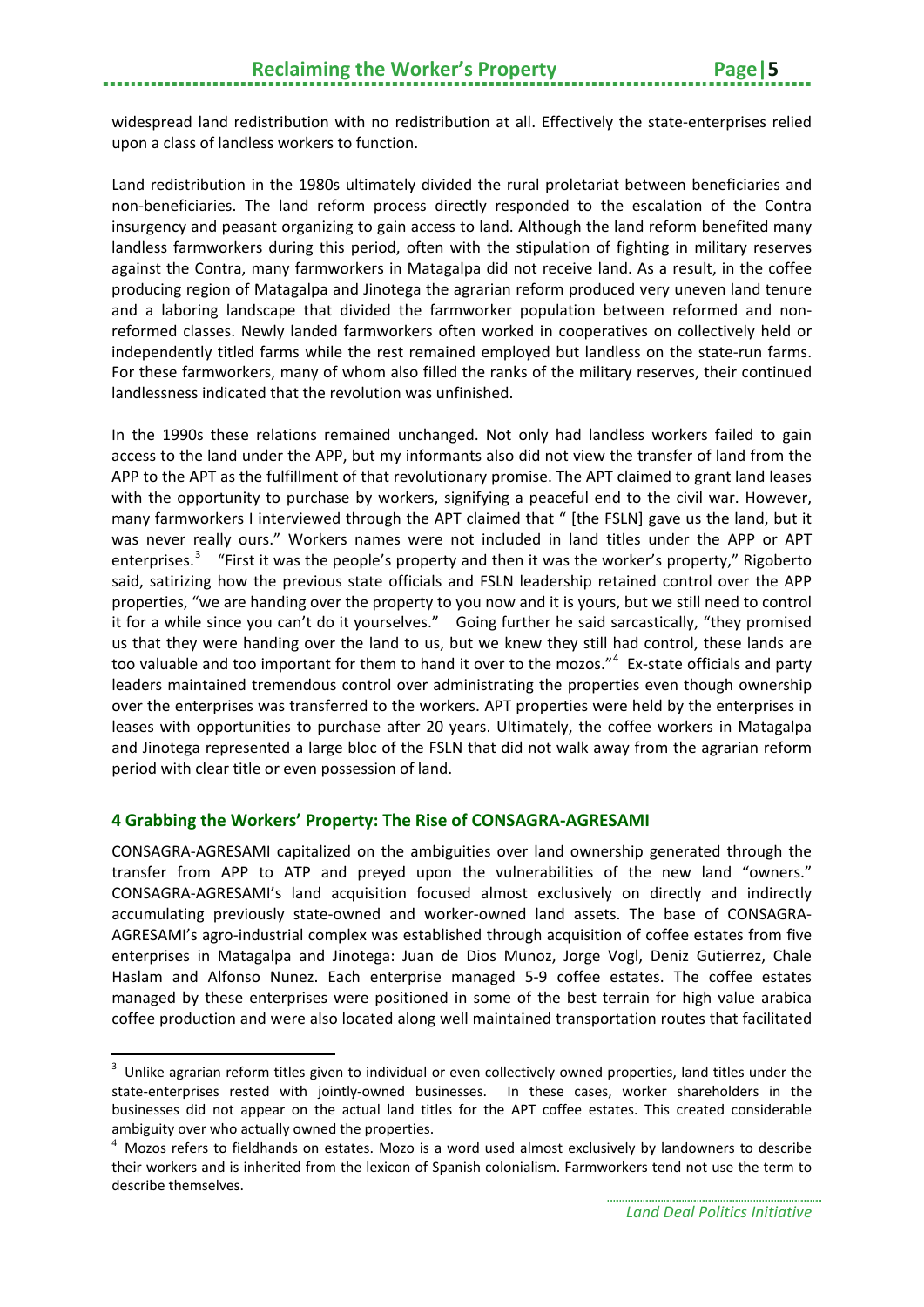the easy movement of harvests. The APT holdings were extensive, including such massive latifundios as La Fundadora in Jinotega (managed by the agro-enterprise Jorge Vogl) and the neighboring estates of La Lima, La Laguna and Santa Marta (managed by the agro-enterprise Deniz Gutierrez) in the municipality of San Ramon. While the APT enterprises had won possession of these properties, they lacked working capital to manage them.

CONSAGRA-AGRESAMI financed APT enterprises, taking farm leases as collateral for loans. CONSAGRA-AGRESAMI then provided credit to finance orchard maintenance and harvest costs. Although CONSAGRA-AGRESAMI did not appear on the legal title, by taking over the leases in effect they controlled the land, labor and ultimately the coffee in production on those estates. As early as 1998, CONSAGRA-AGRESAMI usurped APT properties for failing to deliver sufficient coffee to pay off debts, foreclosing on the worker-owned properties. CONSAGRA-AGRESAMI's holdings and financing of APT properties was far-reaching. In one of the only published revelations of their dealings with APT properties, La Prensa reported that CONSAGRA-AGRESAMI had mortgages on 9 APT properties for nearly US\$6.5 million (Sánchez, 2000). However, these reported holdings represented just a fraction of CONSAGRA-AGRESAMI's coffee estate assets and only a small portion of APT properties that were registered in their name.

CONSAGRA-AGRESAMI acquired other coffee estates using different tactics. Nicaragua lacks cadastral mapping, has a contested land registry, and widespread uncertainty over the legal trajectory of particular properties (who owned what, where and when). Given this uncertainty, CONSAGRA-AGRESAMI could capitalize on knowledge of properties in which there was considerable legal ambiguity. While it is difficult to ascertain hard evidence of the frequency of the practice, my informants speculated that CONSAGRA-AGRESAMI manipulated titles for some properties by purchasing a small plot, for instance from a land reform beneficiary, and then amplifying the size of the parcel purchased using a practice of title manipulation. In the case of Las Nubes in El Tuma, for instance, CONSAGRA-AGRESAMI purchased 12.5 ha and converted that into a land title for more than 200 ha (Sanchez, 2000). As one informant said, describing the way they would amplify the size of the property, "they'd just add zeros."

Between 1994 and 2000, CONSAGRA-AGRESAMI acquired the title or took over the mortgages of 60 coffee estates encompassing an estimated 15-18,000 hectares of land. Roughly 80 percent of those estates were APT properties. It also acquired one of the largest coffee mills in Central America, positioning itself as the largest single buyer of Nicaragua coffee and largest financier of small-scale farmers in the region. According to Nitlapan-Envio (2000) the conglomerate contracted with and financed 10,000 small- and medium-scale coffee growers in Matagalpa. CONSAGRA-AGRESAMI grew so large as a coffee enterprise it was responsible for 40 percent of total exports in 1999. But CONSAGRA-AGRESAMI wasn't just a coffee producer and exporter. It leveraged their APT assets for further investments in sesame processing and export companies, a sugar refinery, shrimp enterprises and a cattle-breeding operation, all with links to other APT enterprises. The CONSAGRA-AGRESAMI consortium was seen as such an excellent speculation that investors bankrolled it to the tune of 70 million dollars. INTERBANK, the second largest bank in Nicaragua made CONSAGRA-AGRESAMI forty percent of its entire loan portfolio. They even acquired backing from international investors through FININSA and Towerbank in Panama, which underwrote Interbank's lending. In effect, CONSAGRA-AGRESAMI leveraged control over the Worker's Property (APT) into key asset within an elaborate pyramid scheme (Nitlapan-Envio, 2000).

#### <span id="page-9-0"></span>**5 Charisma, Quiescence and Conflict in the Matagalpa Valley**

CONSAGRA-AGRESAMI's acquisition of the Workers' Property did not happen in a vacuum. Much of the legal maneuvering took place in law offices and between the management of APT properties and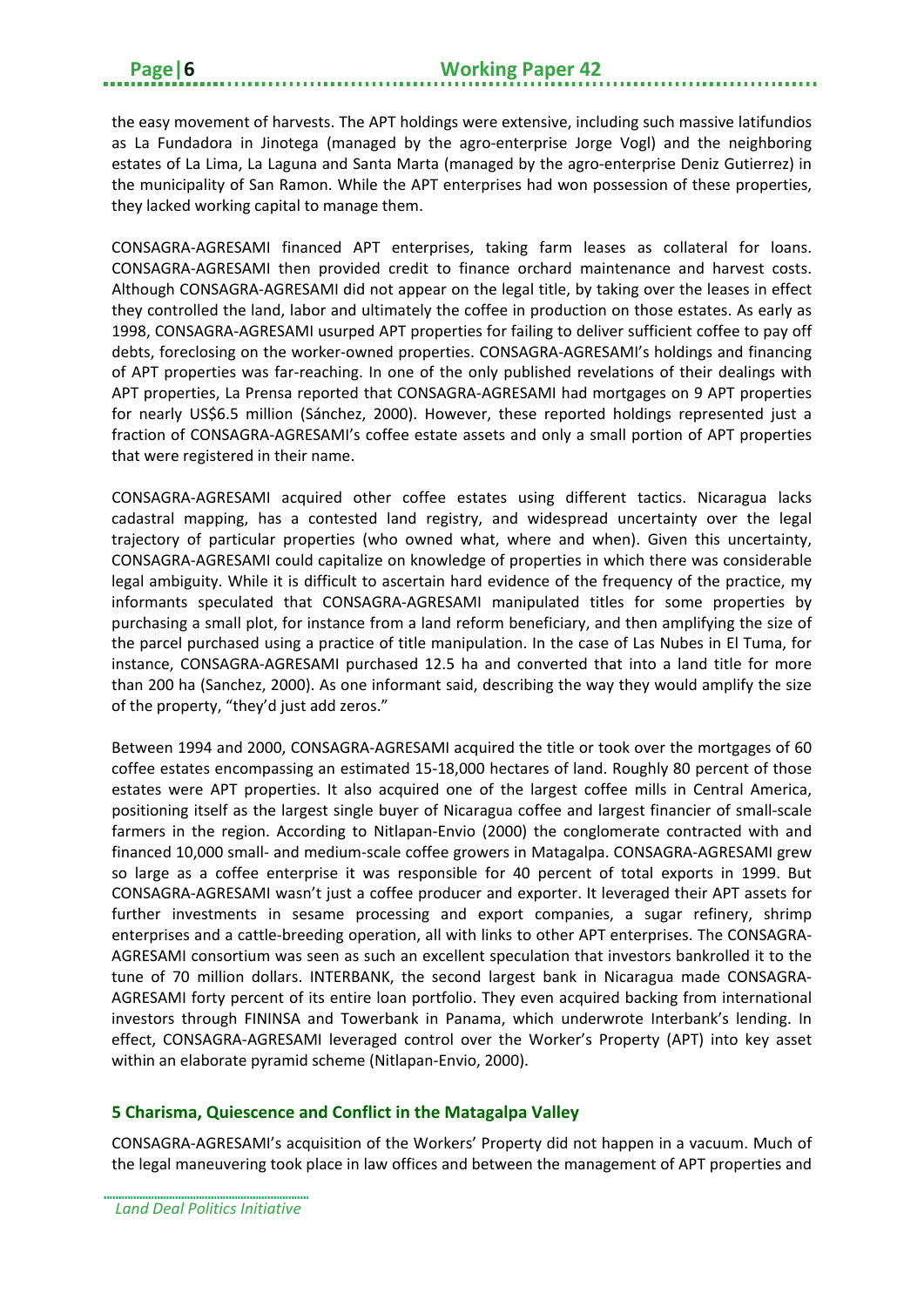CONSAGRA-AGRESAMI officials in the absence of the worker shareholders and the ATC. It was wholly secretive and behind closed doors. For several years, CONSAGRA-AGRESAMI won the consent of the masses of workers to the acquisition of these properties through the charisma of the conglomerate's leadership, the Centeno-Roque brothers. The Centeno-Roque ingratiated themselves with worker communities by paying for recreational equipment and hosting holiday events. They purchased the regional pro-baseball team and recruited the best players from Central America to play in Matagalpa. They had a compelling story of upward social mobility from rural poverty to business leaders. They assumed the persona of local heroes. These softer stories made the rounds of the gossip circuits. As my informants described, "they had money, cars, a baseball team...they were famous." Such a populist image of CONSAGRA-AGRESAMI as sports patrons and community supporters were crucial in shaping worker perceptions in Matagalpa. In many interviews my informants recounted stories of the Centeno-Roque brothers. These stories glorified them as good boys of the rural working class. As Niplapan-Envio (2000) reported,

*...public opinion was treated to a rags-to-riches story rivaling those on which the "American Dream" is built. Born in Quilalí and weaned on burro milk, the Centeno children made their living shining shoes and helping their family sell firewood, making clay bricks and roof tiles and cultivating a tiny plot of coffee. Working with dedication "until the wee hours of the night," they ended up somehow amassing an economic empire that has stunned Nicaraguans learning about it in detail for the first time.*

#### Nitlapan-Envio, 2000 para. 17

CONSAGRA-AGRESAMI's notoriety was also cemented as one of the only active lenders in Matagalpa in the mid-1990s after the National Development Bank was decapitalized and closed. Banks owned by the Nicaraguan elite would not finance agrarian reform beneficiaries and discriminated against high-risk, small-scale agricultural producers. While agricultural micro-financiers such as CARUNA and the UNAG's ECODEPA project struggled to meet the demand from small- and medium-sized farmers, CONSAGRA-AGRESAMI filled the void, particularly in the coffee sector, financing an estimated 10,000 small- and medium-sized growers (Nitpalan-Envio, 2000). Due to their financing of the peasant farmer sector, CONSAGRA-AGRESAMI counted the UNAG among its staunchest supporters even in the face of revelations linking CONSAGRA-AGRESAMI to land grabbing and fraudulent business practices. As Nitlapan reported in the aftermath of the collapse of CONSAGRA-AGRESAMI, three thousand members of the UNAG "came to Managua and protested in front of the Central Bank, where they carried the Centeno brothers on their shoulders, applauding them and acclaiming them as the only support for thousands of rural producers" (Nitlapan-Envio, 2000; para. 21).

CONSAGRA-AGRESAMI was also reportedly deeply entangled in the political and economic maneuvering of FSLN party leaders seeking to preserve the collective and personal gains of the 1980s. Summing up what they believed to be the logic of accumulation by dispossession behind CONSAGRA-AGRESAMI's acquisition of APT properties, Nitlapan-Envio (2000) wrote that "these valuable businesses could...consolidate the original accumulation based on the "piñata," that infamous personal appropriation of the people's wealth by quick-thinking and acting members of the outgoing Sandinista government in 1990" (para. 25). As Nitlapan-Envio cogently argued, "the farm workers who benefited from the APT project in the nineties succinctly sum up what is happening: via the Centenos, the Sandinistas are taking back the lands they gave us once upon a time" (para. 27). Whether or not a direct link can be drawn between CONSAGRA-AGRESAMI and the FSLN, what is clear is that CONSAGRA-AGRESAMI had won the consent of the leadership of the major popular arms of the FSLN's rural peasant and worker bases: the management of the APT enterprises, and even some in the leadership of ATC and UNAG (Nitlapan-Envio, 2000).

CONSAGRA-AGRESAMI's public image and political entanglements had another face. In their efforts to enter and take control of coffee operations, their land grabbing also resulted in resistance, armed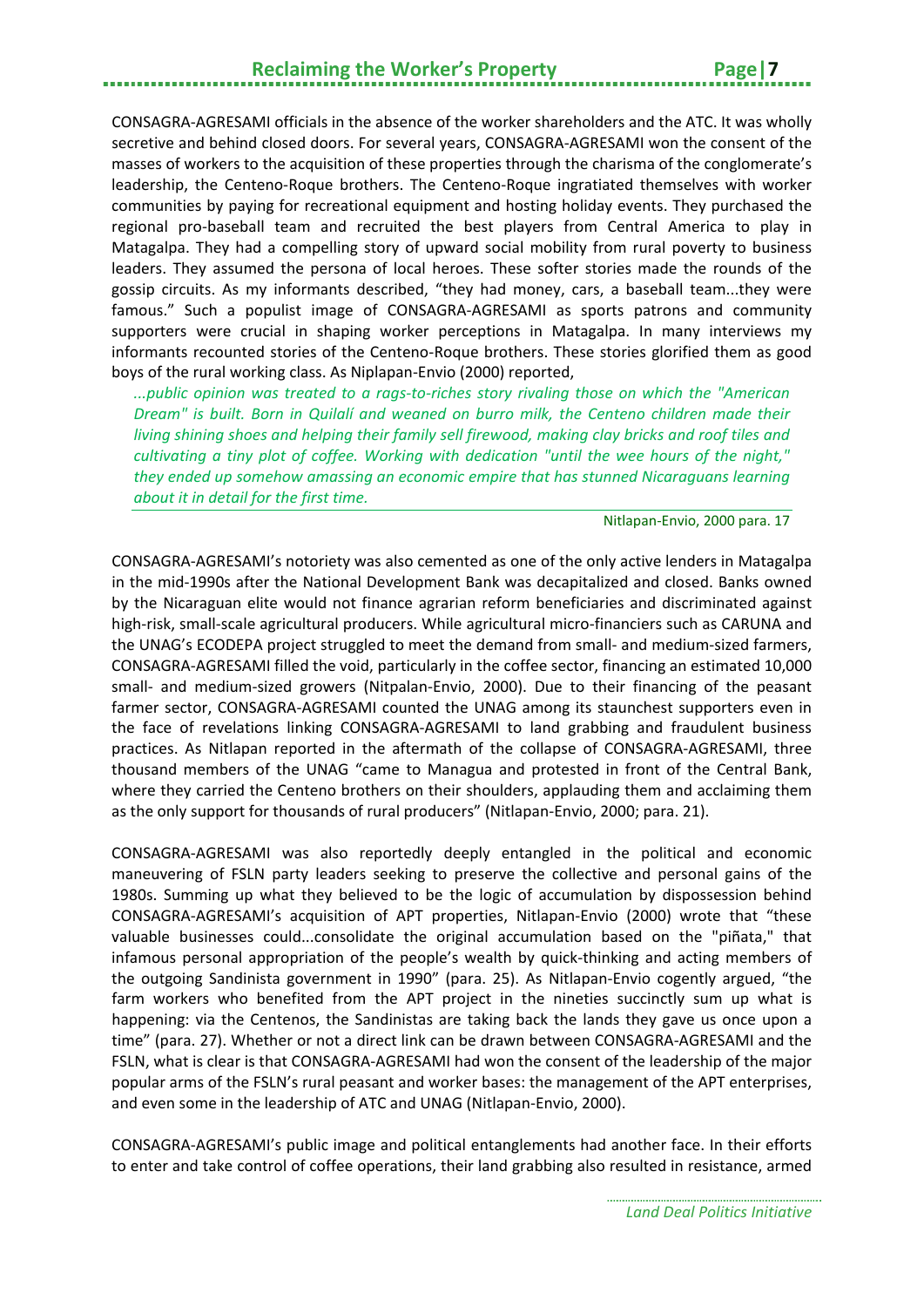conflict and legal disputes. Workers and colonos settled on APT properties had suffered tremendously to gain control over those lands and were not going to give up control without a fight. Even in cases where they had unclear title or usufruct rights, these workers and ex-combatants had strong moral claims having fought in the civil war in large part to win access to land. As such they were highly motivated to protect their land claims and many remained armed from either previous military service, in the insurgency or even in post-war militias such as the Recontras and Recompas. Therefore, to enforce their claims the conglomerate contracted with a security firm managed by exofficials from the military's Special Operations Unit and Intelligence Agencies. CONSAGRA-AGRESAMI leaders notoriously traveled in helicopters, had heavily armed bodyguards and employed an armed militia to settle property disputes. And for good reason. Resistance to CONSAGRA-AGRESAMI land acquisitions was already brewing in 1999, two years before the first efforts to organize workers to reclaim those properties. Many communities, particularly from APT properties with outstanding debts, saw CONSAGRA-AGRESAMI as an aggressor. As was the case on the farm Los Milagros, security forces sought to push workers of the land by slaughtering livestock, destroying crops, burning homes and holding workers at gunpoint. In three publicized conflicts in the APT properties of Santa Maria de Wasaka, Los Milagros and La Pintada violent conflict erupted between CONSAGRA-AGRESAMI security forces and local resident workers, resulting in numerous casualties.

Conflicts with CONSAGRA-AGRESAMI security forces calls attention to three important issues. First, the public image of CONSAGRA-AGRESAMI to win consent for their land acquisitions was precisely that, an image. Behind the curtain of their efforts to ingratiate themselves to the masses, CONSAGRA-AGRESAMI was amassing a fortune in land through theft, robbery and corruption. Second, these documented conflicts over legitimate titles suggest that resistance to CONSAGRA-AGRESAMI land acquisitions was pervasive. Third, through the use of an aggressive security force, the conglomerate projected a threatening image to peasants and workers in the countryside that complemented their softer story. As one of my informants said, "they would fly into the properties in a helicopter and surrounded by men with brand new automatic weapons." Numerous informants recounted the same story. Describing the effect this image had on the people in the communities another informant said, "Look, you didn't fuck with them." This dualistic image of violence and solidarity had a psychological effect on people living in the region, which made it difficult to voice dissent. In that sense, the absence of conflict or resistance in other APT properties did not indicate an active quiescence, but a coerced fear of reprisal for raising one's voice. As my informants explained, given their ties to the higher cadre of the FSLN and their security force, many people were afraid that CONSAGRA-AGRESAMI operated with immunity from the law. "They operated outside the law," one of my informants argued. "They were the law."

While the Centeno-Roque's charismatic public image earned populist support, their ties with popular organizations representing workers and peasants and their aggressive security apparatus represented a powerful force to ensure quiescence with their acquisitions of APT properties. While force may have been necessary under certain circumstances, CONSAGRA-AGRESAMI won the consent of the people through their control over capital and their compelling public image. Indeed, many of my informants revealed in interviews that they admired the Centeno-Roque brothers before they learned about their shady business practices and the extensiveness of their land holdings. The Centeno-Roque brothers won the hearts and minds of many of the rural poor in Matagalpa by aligning themselves with the working class, at the same time as they were building a coffee empire. These two faces of CONSAGRA-AGRESAMI or what Nicaraguans call el gueguense,<sup>[5](#page-11-0)</sup> offers a disturbing, disorienting and paradoxical portrait of their hegemonic land grabbing project.

**.** 

<span id="page-11-0"></span> $5$  El Gueguense refers to a 16th century post-colonial theatrical performance written by an indigenous author from Diriamba. It is a tale of trickery to fool the aristocracy and ultimately to obtain wealth through marriage. Broadly speaking, it a story about deception as a means to get wealth. Nicaraguan's also use the term more broadly to describe someone as two faced, particularly politicians.

*Land Deal Politics Initiative*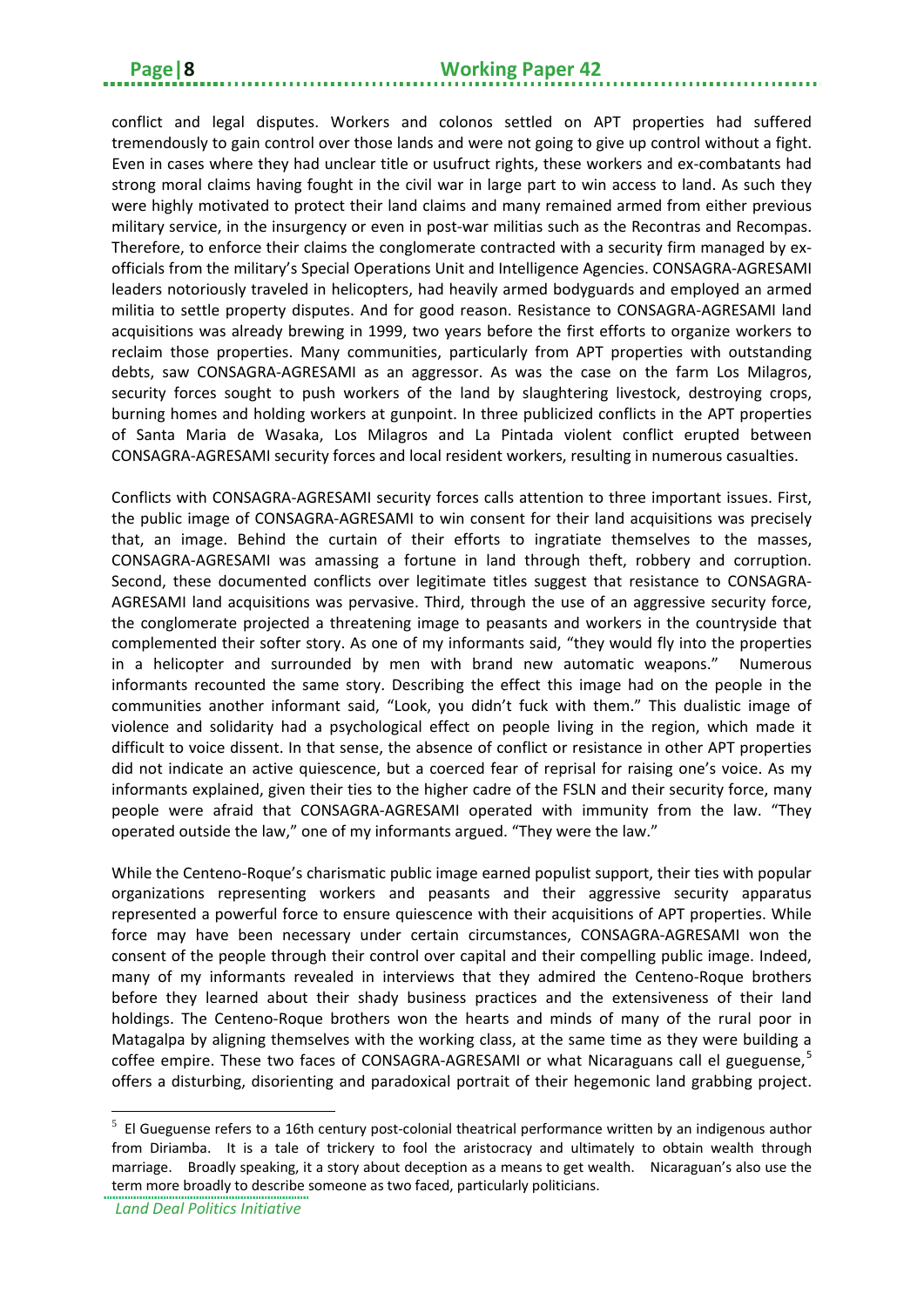CONSAGRA-AGRESAMI translated political relationships, title manipulation, insider knowledge, brute force and their near celebrity status into control over some of the most valuable assets in Matagalpa and Jinotega. As described in the next section however, even though the acquisition of these coffee estates represented CONSAGRA-AGRESAMI's most successful slight of hand, worker resistance emerging from those properties ultimately blew down their house of cards.

#### <span id="page-12-0"></span>**6 The Coffee Crisis and the Disarticulation of a Coffee Empire**

In 2000 coffee prices on the world market dropped to record lows triggering a devastating domino effect in Nicaragua, throughout Central America and around the world. Devaluation was swift and disinvestment was decisive. Coffee producing regions confronted a catastrophe of epic proportions. Farm workers dependent on wage work to feed, clothe, medicate and educate their households felt the crisis most acutely. In 1999, the Nicaraguan coffee sector employed an estimated 175,000 permanent workers and 300,000 seasonal workers, 42 percent of the rural workforce and the highest percentage dependent on coffee wages in Central America. But by January 2001, with coffee prices hovering around 50 cents a pound, permanent employment in the coffee sector dropped by 50 percent (Varangis et al., 2003) and seasonal employment for the coffee harvest dropped by 20 percent. Without state support, the private banking sector and export houses cut their lending from 90 percent of total production in 1999 to just 5 percent of total production in 2001 and estimated 580 coffee estates reported zero access to credit (Rocha, 2001). With no financing and mounting debts, coffee producers, particularly owners of large estates, minimized costs in every conceivable way from cutting spending in costly inputs to laying off workers. Many estates shut down operations almost entirely, as one worker stated, "letting the coffee go black on the trees."

To try to fend off a total collapse of their land grabbing and agro-industrial pyramid scheme, CONSAGRA-AGRESAMI cut their lending and stopped paying workers on the APT properties. In 2001, workers on those properties reported back wages of more than two years working only for food, housing, hunting and foraging rights on the estates with the promise of future repayment once coffee prices recovered. Given extensive coffee contracts with cash advances to small- and mediumsized farmers who were unable to pay off production loans, no wages paid to permanent workers and declining capital to pay seasonal workers to harvest the coffee, CONSAGRA-AGRESAMI suffered capital losses on their loans and supply losses from a lack of production. Interbank, which held the mortgages on CONSAGRA-AGRESAMI's extensive coffee enterprises and had supplied working capital to maintain fictitious coffee harvests, folded under the weight of these outstanding loans. CONSAGRA-AGRESAMI broke the bank. In an investigation of Interbank's failure, state officials and journalists descended upon CONSAGRA-AGRESAMI's coffee warehouse in 2001 to find thousands of coffee bags filled with rice shell that were being used as a collateral for short term pre-export commercial loans to cover their operating expenses. Interbank's failure and the spectacular news reports focusing on the "escandulo de la cascaria" opened what Nitlapan-Envio called Pandora's box (2001). The revelation of CONSAGRA-AGRESAMI's "shell game," their ties to Interbank and the effects of their fraudulent loans, titles and production figures were suddenly placed in the media spotlight for all to see. The Centeno-Roque's fall from stardom was as precipitous as their rise. Following inquiries, legal battles and a criminal trial, they were ultimately convicted of financial crimes and imprisoned in 2002.

#### <span id="page-12-1"></span>**7 Hunger, Eviction and Encampments: Coffee, Crisis and Workers' Consciousness**

*For lack of employment our children are dying of hunger. We want answers!*

Protest Banner, Rural Workers Association, 2002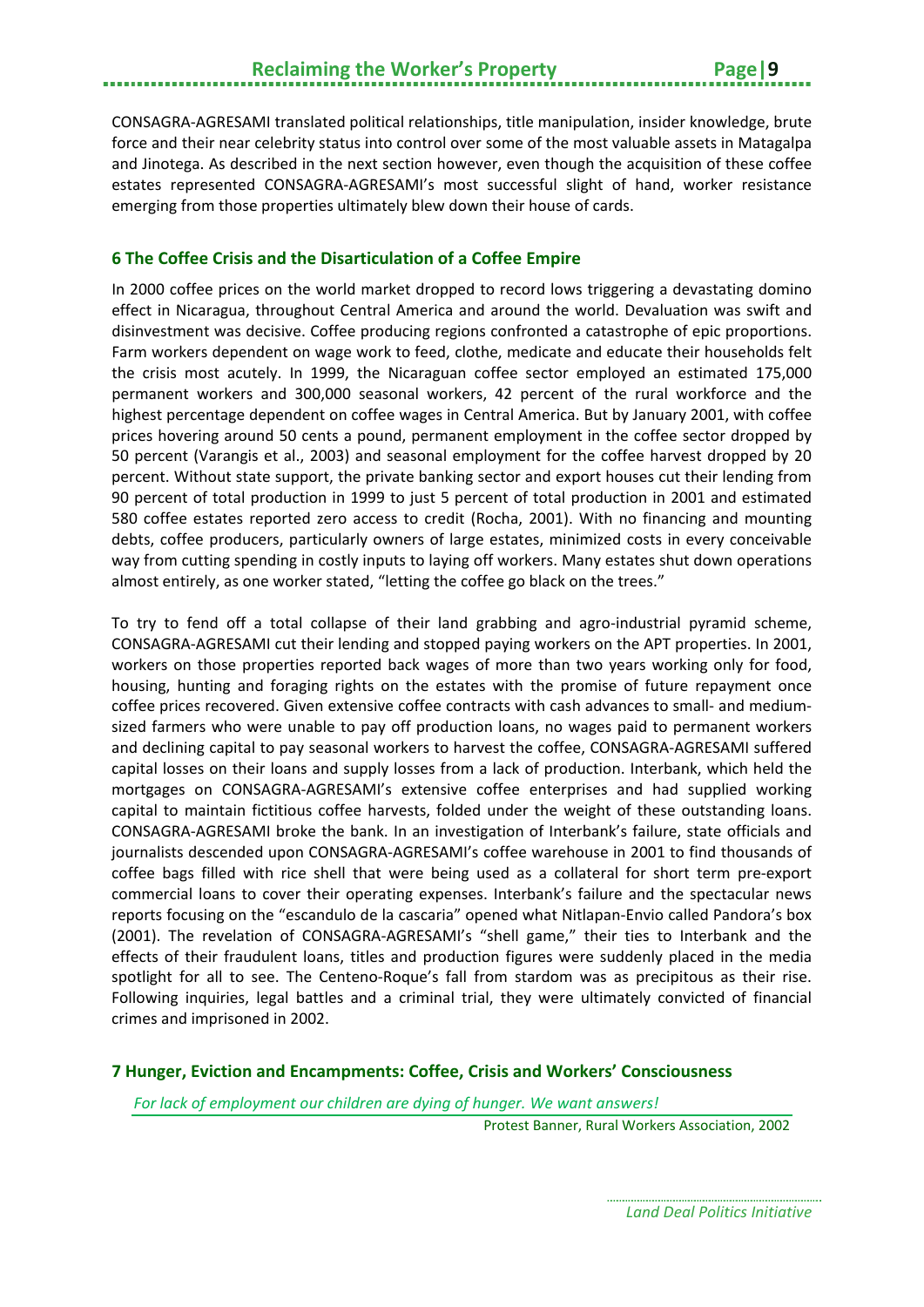Coffee bags were not the only things that were empty as CONSAGRA-AGRESAMI cut wages and turned away workers on APT and other properties. The World Food Program estimated that more than 100,000 coffee workers dependent on seasonal wages in the region would suffer acute malnutrition due to food insecurity. Food insecurity from cut income was compounded by basic grain crop losses caused by two years of drought. Worker households on APT and other properties struggled to meet household food needs, cutting meals, eating foraged bananas, citrus and wild game when available. As workers in my study described, hunger was widespread with some families eating only one meal a day. As one of my informants explained in shocking detail:

*We were all hungry. The children were starving. We did everything we could to find food. It was worse than anytime I can remember. It was worse than the war. It got so bad one of my friends shot a howler monkey and we ate it. It got that bad. I am haunted by that. It looked so human. Like we were eating one of our own.*

Worker communities faced down the prospects of hunger-based migration, but lack of food wasn't the only cause of displacement. With the liquidation of Interbank's assets and foreclosures on coffee estates throughout the region, many workers were also evicted from the land. And, even in cases where workers were not physically evicted, security forces employed by banks did come to the properties to make workers aware of the foreclosure proceedings and to tell workers to stop foraging on the properties.

Beginning in May 2001, workers began to abandon the coffee estates in search of food, work and shelter, forming makeshift encampments along the highway in the central Matagalpa Valley stretching from the city of Matagalpa to the northeast through the municipalities of San Ramon, El Tuma-La Dalia and Rancho Grande. In addition to the thousands moving to roadside encampments, by July 4, 2001, an estimated 2,000 coffee workers, primarily women, left the estates or worker villages and sought refuge in the city of Matagalpa. The local Red Cross fashioned an encampment in a city park to treat some 850 people with health problems caused by malnutrition (Rocha, 2001) and the regional campus of the National University created an encampment supported by donations from students, faculty and community members to help some 1,200 people with no place to go. Along the highway to the north east, encampments swelled to include three to four thousand people, and still others migrated to Managua and even abroad to seek work in Costa Rica (Rocha, 2001; 2004). By August, 2001 more than six thousand unemployed farm workers formed 18 encampments from Matagalpa to Rancho Grande along the Northern highway.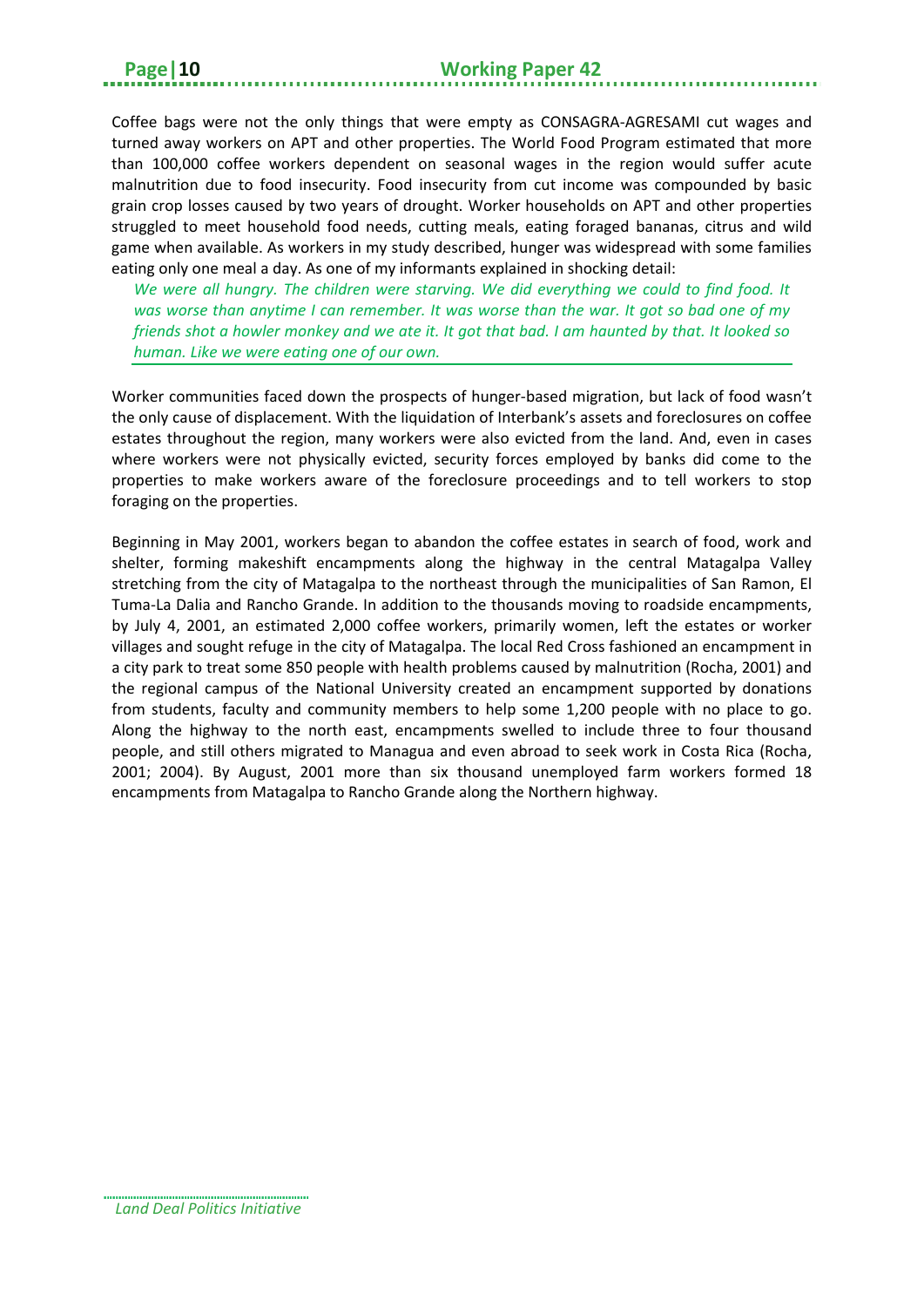



Encampments of landless, unemployed and hungry workers dominated the national and global imaginary of the coffee crisis in Central America and around the world. Makeshift black plastic tents lined the highways giving shelter to homeless workers. There were pictures of children begging, men and women huddled around fires, elderly men and women looking forlorn and poor thin looking women in tattered clothes breastfeeding children. International news media flocked to Matagalpa to report on the devastation, painting a bleak and depressing portrait of farm workers living in a disaster zone. Farmworkers who moved to the encampments due to eviction or hunger saw their situation from a dramatically differently angle than many onlookers from the outside.<sup>[6](#page-14-0)</sup> For people on the outside, the encampments formed primarily as a means to coordinate food aid. But this explanation missed the root of the problem. It was not just the decline in coffee prices, or unemployment, or hunger. Articulated from their own spatial imaginary, the encampments formed in response to dispossession. Their lack of control over land had reproduced the conditions of their exploitation at the hands of whatever landowner – or land grabber – "forced" them to work for their own survival. The encampments, the hunger, the coffee crisis, the unemployment, were a direct result of their lack of control over land. The majority of working men and women who co-inhabited the encampments came from APT estates and they began to share similar stories of back wages as well as problems of collusion between APT managers and the Centeno-Roque brothers.

 $\overline{a}$ 

<span id="page-14-0"></span> $6$  The encampments, while presenting the image of misery or a sense of impermanence to outsiders, were not only so. They were social communities. As one informant said, "the encampments were filled with both sorrow and happiness. We would joke and laugh. We tried to raise the spirits among the most humble of the people. Sure it felt like a war. But there were beautiful times too. There was fighting over boyfriends and jealously between women. There were fights. It was funny. There were new marriages and divorces. And there were 13 children born in our encampment. The funniest thing is a few of the women joked after that they didn't know whose child they were carrying. [Laughing] There was joy even in the hard times."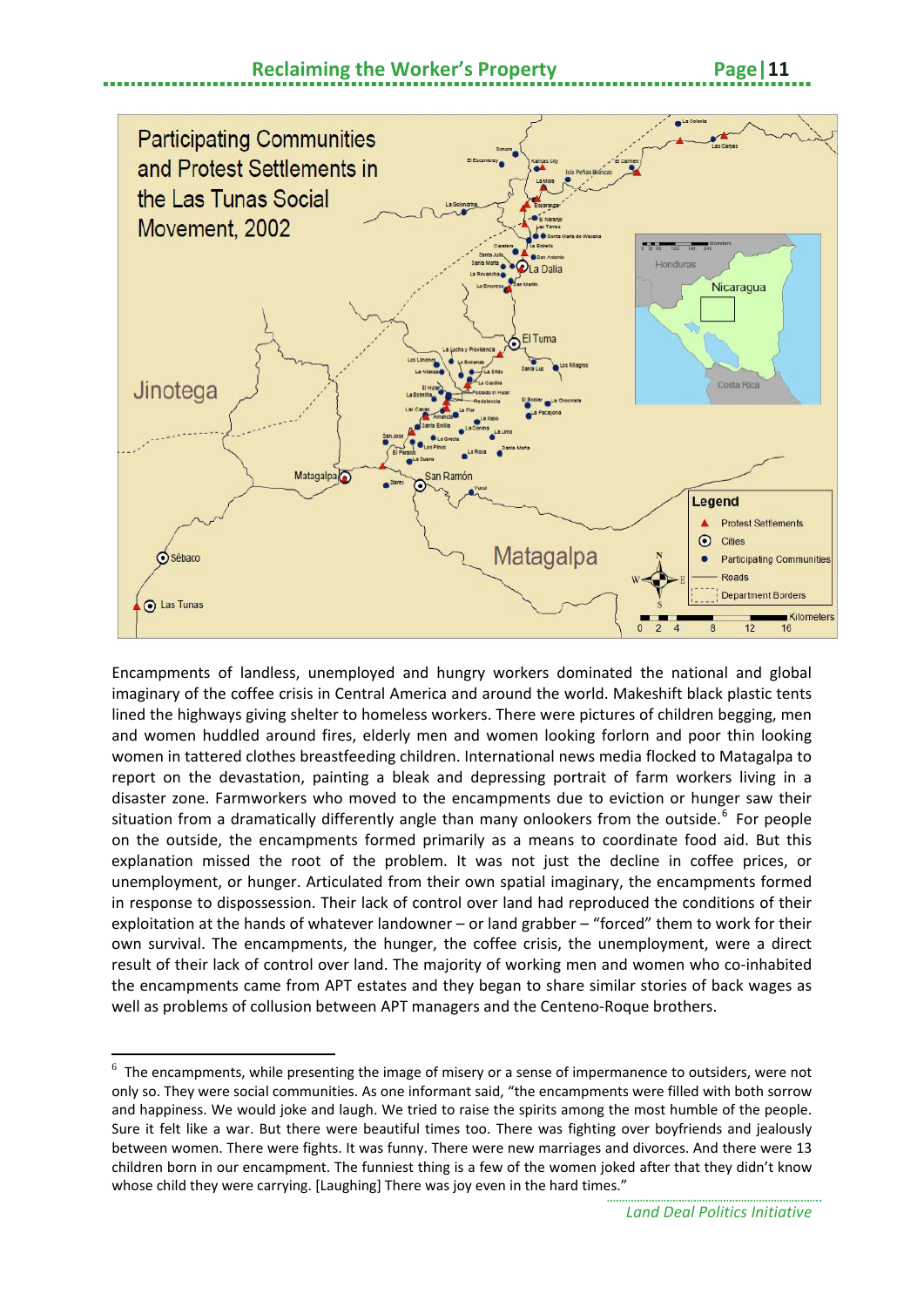Farmworker consciousness extended beyond the specific conditions of their displacement. Whether or not farmworkers had connected the dots to CONSAGRA-AGRESAMI, they understood, objectively, through their experience of hunger, unemployment, displacement and homelessness why they were on the side of the road suffering. The domino effect of the decline in coffee prices had revealed once again that farmworkers in the Matagalpa Valley were expendable. "They treated us like we don't exist, like we were animals," said Consuelo, a mother of four teenage boys from San Ramon. They didn't own land, the means of production and survival. And without land they were vulnerable. As Marta, a middle-aged woman with two young children described,

*We organized the first encampments out of necessity. We didn't have food. The children were crying for food, so we went to the encampments. But it was more than that we didn't have food. We wanted [the state and the landowners] to listen and to fulfill our demands. We no longer wanted to be forced to work on the estates. Many days and nights in this struggle I would cry for this little piece of land where our family could live in peace.*



Farmworkers in the encampments described their hunger and displacement as a by-product of repeated dispossessions that extended back through time and were ultimately unresolved by the Sandinista revolution and agrarian reform process. Farmworkers frequently remarked that the Sandinista revolution was unfinished without redistributing land to the landless rural proletariat.

*Land Deal Politics Initiative*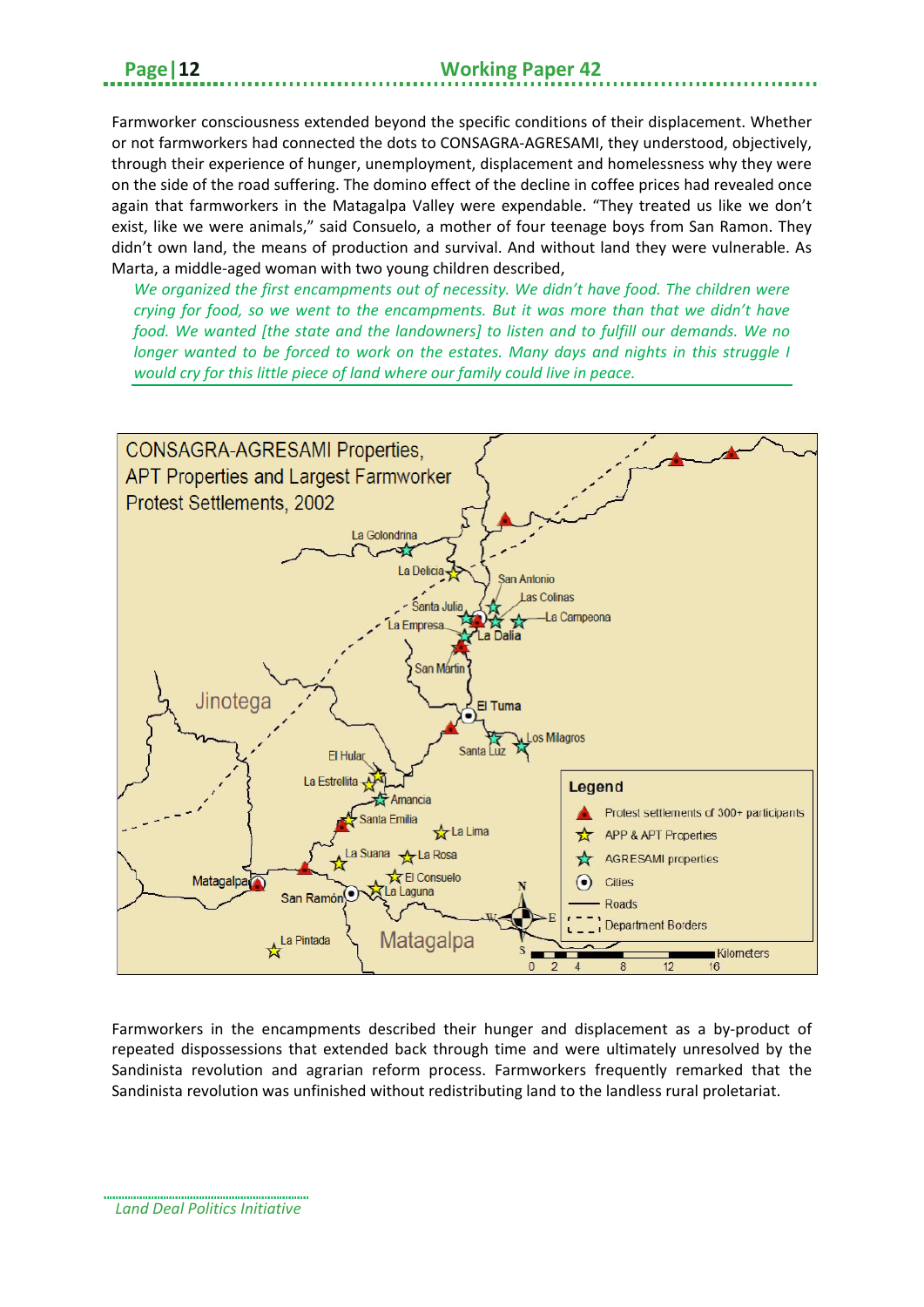#### <span id="page-16-0"></span>**8 Convergence Space: Movement Formation in the Encampments**

The encampments were not just refugee camps. They were protest communities. In the encampments, farmworkers came to realize their shared struggle and to launch collective actions to reclaim land. As a leader of the ATC in Matagalpa explained,

*A group of women came to us and said, 'we are going to create encampments so that the government can see what is going on. We are going to use this form of resistance to put forward our demands and demonstrate against the government.'*

Roughly fifty percent of the farmworkers participating in the encampments originated from CONSAGRA-AGRESAMI properties and roughly 70 percent originated from APT properties. By August 2001, the revelations of CONSAGRA-AGRESAMI's land grab were circulating through mainstream media and the gossip circles. A picture of the land grab was starting to take shape in the minds of the workers. "We were all so spread apart. We didn't realize how extensive it all was," said one informant. Their sudden ability to communicate with one another about their shared experiences in the encampments generated a new found sense of worker solidarity. Such solidarity had been lost following the post-war period, in the distances between the estates, and due to the decline of active labor organizing in the context of the rise of the relationship between the APT managers and CONSAGRA-AGRESAMI. As one of my informants said,

*I saw comrades I hadn't seen since the war. I saw comrades from the ATC. We were together again, scrawny and hungry, in the encampments. [Laughing] We were a mess. But it was good to be together, to see friends in the struggle with us... even if it seemed we were back in the place we started from so long ago.* 

Seeing friends and comrades sparked a consciousness of shared struggle. Even though the encampments were initially formed as centers for food aid and shelter, their function grew to encompass much more than that. Farmworkers wanted to reclaim the people's property before it was lost again. Their shared experience as coffee farmworkers, rather than peasant landholders, cooperativists or agrarian reform beneficiaries produced a particular spatial imaginary<sup>[7](#page-16-1)</sup> through which they understood and articulated their struggle.

The proximity of so many workers in these 18 encampments provided a critical opportunity to organize and pressure the government to act on their grievances. Moreover, the organizing experience of the workers inhabiting the encampments was tremendous. Many had been syndicalists in the Rural Workers Association since the 1970s, if not earlier. Others had served in the military during the civil war. Many knew how to organize and were oriented through the Marxist-Leninist ideological framing of the FSLN and the revolutionary struggle. Experienced rural syndicalists began organizing the provisioning and social design of the encampments to ensure order. Building on the experience of guerrillas and military personnel, the encampments were also structured in a platoon style with appointed leadership, political orienteers to provide motivation, rationing of food and water and a range of camp maintenance duties for residents. As a leader from the Rural Worker's Union explained, "It was difficult to maintain the discipline of 5,000 people but we achieved it." While the encampments were composed of and coordinated by ex-military personnel that fought for land in militias just a few years before, syndicalists and women ultimately gained control over the movement strategy and adopted non-violent tactics to build broad based legitimacy for their cause.

The presence and leadership of women in the encampments cannot be understated in their effect on movement strategy. While the experience of many men in the encampments revolved around

 $\overline{a}$ 

<span id="page-16-1"></span>Spatial imaginaries are, as Wolford defines, "cognitive frameworks, both collective and individual, constituted through the lived experiences, perceptions and conceptions of space itself" (Wolford, 2004: 410).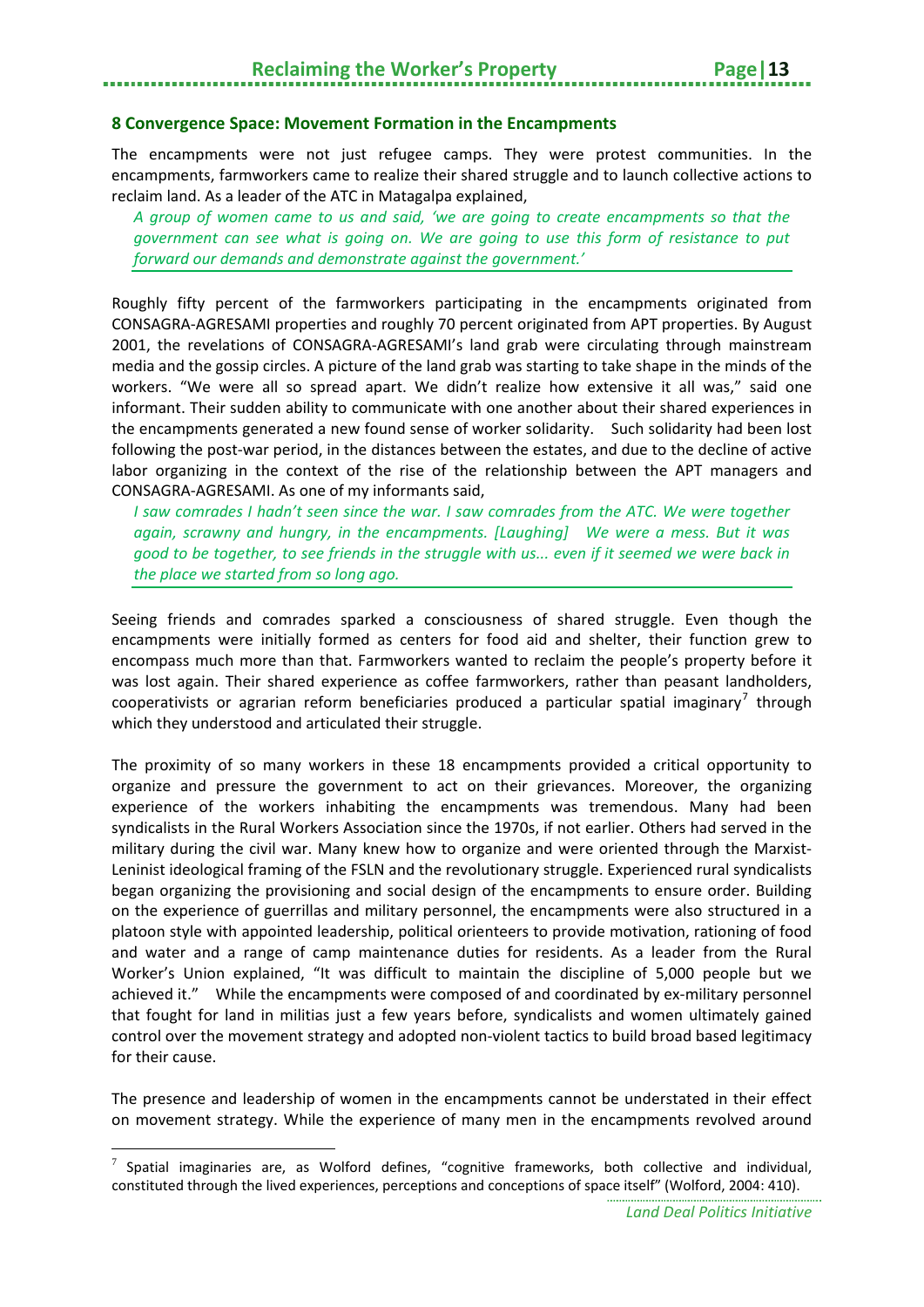military service, the shared experience of many of the women centered around their work experience as seasonal laborers as well as food provisioners. Their social networks were established through this seasonal work, their household labor and through their relations within churches. While men may have approached the coordination of the encampments like guerrilla columns, the presence of entire families and communities looked nothing like a military unit. Women brought a different perspective on the struggle and the strategy. "It was a battle, but we all weren't soldiers," said Soleded, a woman with four children. Women brought pragmatism and peace to the encampments. "We were little communities and we had to account for everyone's needs and everyone's abilities. The strategy came from that." Another syndicalist, Tomasa, remarked that "if we didn't agree with what the men were advising we would disagree. We outnumbered them so they'd listen. We said we were not going to take up arms. We had to protect the children and the elderly." Dinora, an elderly woman, claimed that men thought they were in charge but that it was ultimately women who made many of the most important decisions,

*We cooked the food. We coordinated the encampments. When we marched we organized the provisions. Women and men shared responsibilities in the movement.*

As a result of the participation of both the syndicalist organizers and the engagement of large numbers of women as leaders and participants, my informants suggested that the farmworkers movement did not result in armed conflict or violence. In fact, one of the legitimizing effects of the movement strategy was that it was women leading the movement, often with their children in tow. Women became, in a sense, the face of the movement. As a result, the Las Tunas movement projected a very different image in the struggle for land than past conflicts. Armed violence disappeared and in its place emerged the image of a woman trying to protect her children. It was a powerful symbol of the struggle. The non-violent tactics employed through the image of motherhood engendered strong sympathies with the cause. The presence of women and children in the encampments and later the marches gave the movement legitimacy and what Margarita, an organizer from El Tuma called, a kind of "transcendent" quality,

*It was a transcendental cause. We had been abandoned to die, but we would not die. We had to fight.*

The material reality of hungry children and hungry women struggling to feed them established some credibility of the movement within the media outlets and created a powerful symbol with which to shame the government. Such attention to the material situation of farmworkers and such a powerful symbolic narrative would have been impossible had the movement been led solely by ex-military combatants.

Women's leadership and participation in the movement also pressed concerns beyond land into the foreground. While the movement ultimately focused almost exclusively on gaining land rights, women in the movement that I interviewed frequently nested land rights into a range of other demands that included permanent employment, just salaries, educational and health care access. As a woman protestor chanted at the roadblock in 2002,

*We want fair wages. We want health care. We want access to education. We want land to work. We want credit to make the land productive so that we are not always left last. We do not want to be here dehydrating our children in the hot sun, who are hungry for necessity, who are sick for lack of medicine, who are malnourished, who are dehydrated, who are forced to eat salt as if they are orphans... (Excerpt from Film Imagenes de los Plantones, UNAG Matagalpa Media, 2003 Translated by Author).*

Women often articulated a diverse and encompassing set of demands. In doing so they also captured the broader context of the situation of workers and called attention to the limits of land alone in resolving their problems. They also highlight three important limitations of the focus on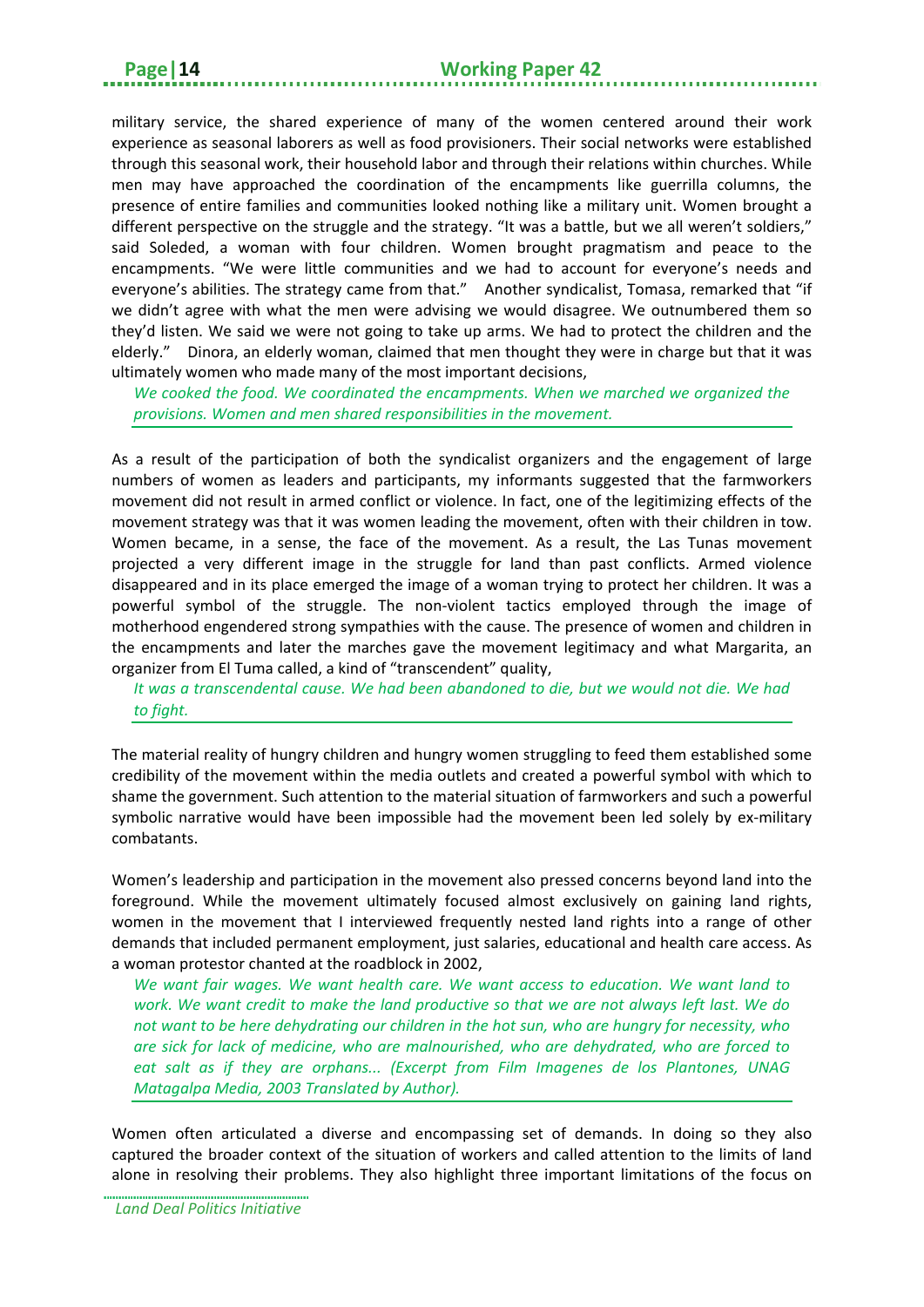land. First, the redistribution of land following the Las Tunas Accords would be uneven, with only about 25 percent of the participants gaining possession. Second, many farmworkers would continue to work on the estates, especially seasonally, and therefore fair wages would be critical to improving household income. Many farmworkers had little experience as landholders and lacked knowledge or even motivation to produce on their own land. Moreover, land redistribution was not always gender sensitive and in some cases women were not given the most arable land. Third, land redistribution would not resolve the lack of educational facilities and heath care needed to maintain communities. Women saw these inequalities very clearly and consistently referenced them in our interviews.

#### <span id="page-18-0"></span>**9 Las Tunas Accords: Land Reform for Coffee Farmworkers**

While a range of needs were articulated by women and men in the encampments, the objectives of the nascent farmworkers' movement coalesced primarily around land reform with an explicit requirement to provide land to workers for subsistence production, second around providing shortterm employment and food aid to help farmworkers weather the crisis, and third to gain social improvements in housing, schools and health care. As Enrique, an organizer from the Rural Workers Association, said,

*We knew what we wanted: a bank of lands which could be distributed to the people. Workers need land if there is no work. There must be an alternative food source or source of income. We knew we couldn't and wouldn't demobilize until the people had clearly assigned lands and promises for the building of homes, schools and health care facilities.*

As Enrique makes clear, even as they wanted the state to "promise" to fulfill social reforms, it was access to land that became the non-negotiable focal point of the movement in its negotiations with the government. In particular, given the situation and their knowledge of legal uncertainties and foreclosure proceedings, they would seek to reclaim the previous APP/APT properties, CONSAGRA-AGRESAMI's landholdings, and demand that the government create a land bank for landless coffee farmworkers in the region. In a deeper sense they also wanted the state to fulfill the promise of the revolution to redistribute land to farmworkers who needed it. The peace accords in 1990 and the transition from the APP to APT property regime had not resolved the farmworkers' desires for land, but rather had preserved the existing landholding and agro-export model that denied them rights to cultivate, particularly on subsistence-oriented plots. The land grabbing by CONSAGRA-AGRESAMI illustrated the worker's real lack of control over the properties promised in the peace accords. And the coffee price crisis revealed their continued vulnerability as wage workers in a highly unstable agro-export sector.

Farmworkers articulated their demands through the development of an explicit agrarian reform proposal to be carried out at the regional scale. Written by representatives from National Union of Agricultural and Associated Producers (UNAPA) and the Rural Workers Association (ATC) in consultation with workers in the encampments, they established three clear agrarian reform goals. First, they demanded that lands in possession of CONSAGRA-AGRESAMI be retitled under agrarian reform law in the names of workers occupying those properties with a 20-year lease. This was feasible since the bankruptcy of the company had left the fate of those lands to be negotiated by state officials. Second, they demanded a new lease agreement and debt relief for APT enterprises managed by the workers due to the coffee crisis and their manipulation by CONSAGRA-AGRESAMI. Third, they demanded that the government establish a land bank with its existing land assets and to construct new settlement projects to house workers in key locations within Matagalpa. Fourth, they called for an emergency employment fund to be created to put 6,000 workers in temporary jobs. Fifth, they called for investments in social development projects in education, health care and housing. And sixth they called for the formation of a regional commission to bring together stakeholders in the coffee sector to establish a long-term development plan.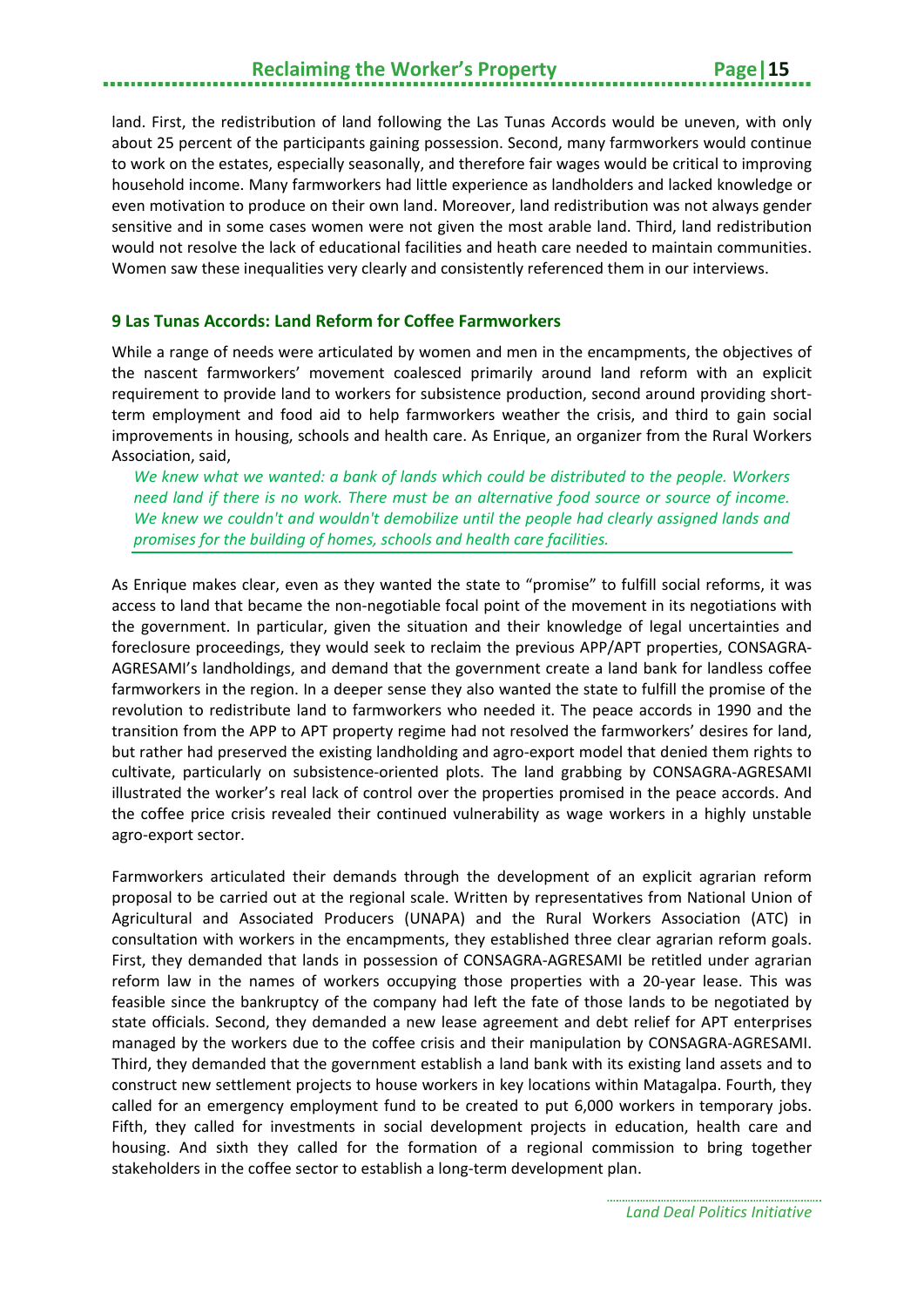In late August 2002, in consultation with the ATC and UNAPA, workers in the encampments decided to stage a roadblock to raise the visibility of their cause and to force a negotiation with the government. Three weeks later, they arrived just south of Sebaco in the Department of Matagalpa at highway markers 96km and 97km in the village of Las Tunas. Between September 14 and 16 they blocked the highway in 15 minute, thirty minute and hour long periods to force the government to acknowledge their demands and to facilitate a negotiation. After two days of protest the Bolanos administration sent in a diplomatic team of ministers and appointed a chief negotiator, Alfonso Sandino, Vice Minister of Governance, to review the grievances and come to a resolution with representative civil society organizations. The farmworkers were represented by negotiator Isaac Jaen from UNAPA and the ATC. Also joining the negotiations were other peasant and worker representatives from the UNAG, as well as other government officials such as the Ministers of rural development, education, health and family services, assembly representatives of the FSLN and the mayors of San Ramon, El Tuma, La Dalia and Matagalpa. With three thousand farmworkers surrounding the secondary school in Las Tunas, negotiators spent two days hashing out an agreement to end the protest. In the end, the government agreed to the demands set forth by Jaen, UNAPA and the ATC. The government would offer short-term employment for 6,000 workers, immediately provide packets of food aid and health care assistance to those in Las Tunas, and even conceded to the demand for land. In the Las Tunas Accords, the Nicaraguan government agreed to reassign agrarian reform titles for 18 coffee estates in the names of 2,500 farmworkers. Twelve of the properties redistributed to farmworkers were previously under the control of CONSAGRA-AGRESAMI. Six other estates originated from APT properties and two were disputed properties in foreclosure that were occupied by unemployed workers.

#### <span id="page-19-0"></span>**10 Conclusion**

The history of the Las Tunas movement offers critical insights and contributes a vital case study to the emerging literature on the acquisition of agricultural land by domestic and transnational investors in the global South to produce food, fiber and fuel for the global North. While CONSAGRA-AGRESAMI's land-grab and the formation of its coffee empire was certainly epic, the farmworker's counter movement proved a powerful farmworker response. Mobilizing thousands of landless workers who suffered the dispossession of land and the misery of unemployment and hunger caused by devaluation and disinvestment in the coffee sector, the Las Tunas movement offers an important example of the effects of speculative land grabbing on working communities within volatile agro-export markets and the basis for a resistance movement in response to land grabbing.

Land grabbing does not operate on a static, level or immutable playing field, but rather large-scale land acquisitions like those achieved by CONSAGRA-AGRESAMI are entangled in historical geographies and embedded within much longer histories of land conflict and struggle that are still unsettled. Untangling the history of agrarian reform in Nicaragua was crucial to making sense of CONSAGRA-AGRESAMI. Moreover, understanding how a land grabbing conglomerate such as CONSAGRA-AGRESAMI comes into being as well as how it achieved its hegemonic position sheds light on the social embeddedness of actors driving the acquisition of land. Their knowledge of lucrative properties, relationships with different state and economic institutions and ability to navigate the cultural, political and economic context of post-war Nicaragua was rooted in their historical relationship to the property landscape in Central Nicaragua which enabled them to secure control over land.

The perspectives and potentialities of farmworker movements against land grabbing, I have illustrated, is also crucial. Resistance against land grabbing is not only a politics of defending the lands of the landed, but implicates the landless as well. Land grabbing preys upon existing social

*Land Deal Politics Initiative*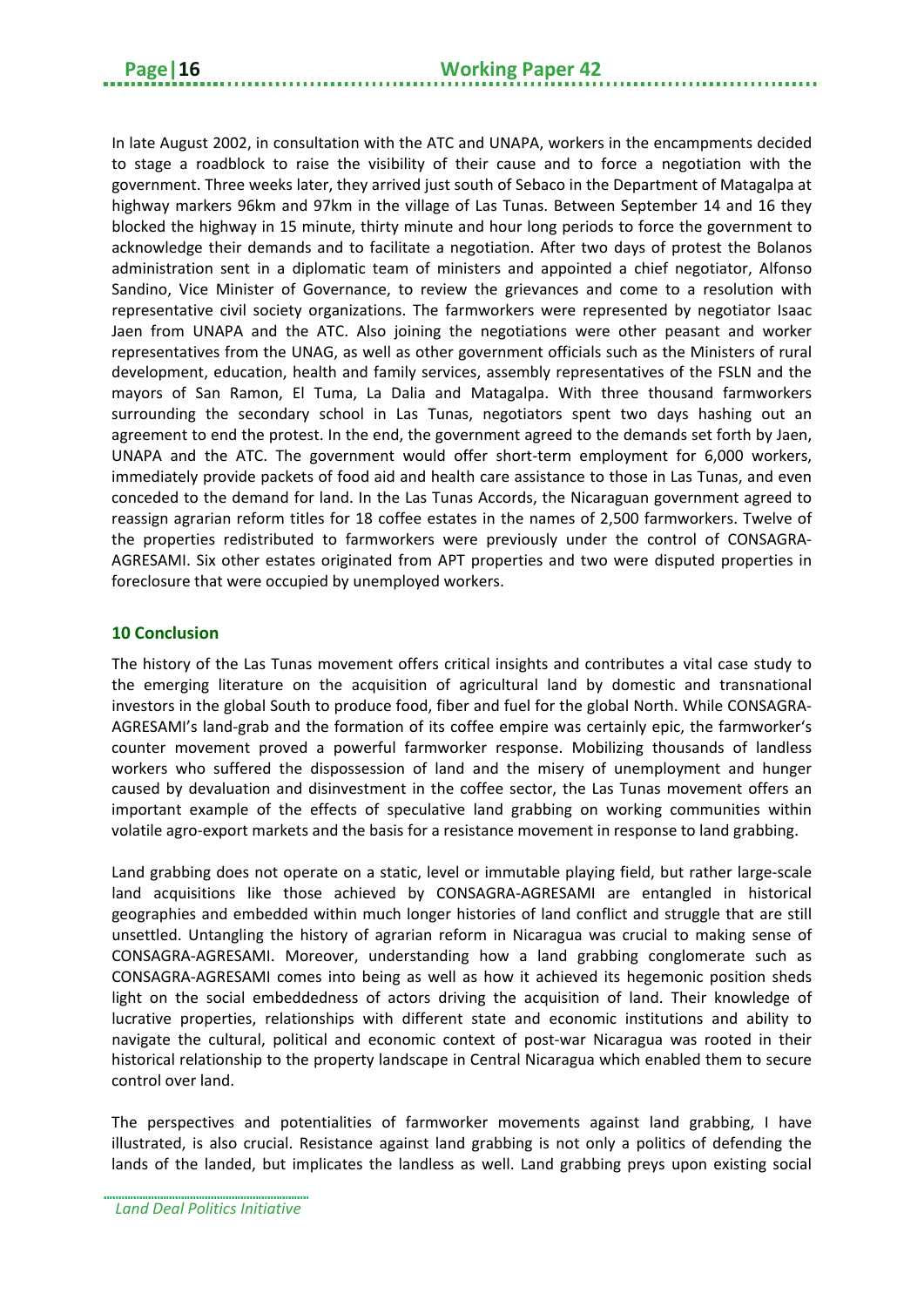# **Reclaiming the Worker's Property Page|17**

inequalities in land tenure and class structure and yet it is also enabled by them, reproduces them and transforms them. Land grabbing and the history of dispossession in Central Nicaragua created and recreates classes of landless workers. Past and present land grabs create the conditions of their vulnerability by divorcing them from subsistence production and the food security that brings. The perspective of landless farmworkers working for wages on acquired lands highlights the extreme vulnerability and marginalization of these populations in the context of speculative land acquisitions and speculative markets. Coffee farmworkers are a case in point. As the Las Tunas movement participants illustrated, farmworkers dependent on wages to survive understand the effects of land grabbing and post-acquisition agro-export economies as highly volatile and life threatening.

As I demonstrate through the example of landless coffee workers in Central Nicaragua, iterative dispossessions of land from worker communities did indeed serve as the rallying cry to social mobilization by unemployed workers to repossess land and break the chains that force them into wage work. Unemployed workers directed their demands to the state and called for land redistribution designed to ensure that every worker who was laid off, evicted or could not find work, had at least two hectares of land on which to live and work. Such a movement agenda, I argue, had its roots in the material, social and spatial conditions that forced farmworkers to sell their labor in the coffee sector and what ultimately made them vulnerable to food and housing insecurity when they lost their jobs on the farms.

The Las Tunas movement demonstrates the openings for resistance and the hard struggle ahead should these historic inequalities of disposed farmworkers be acknowledged and mobilized around. The greatest achievement of those pursing large-scale land acquisitions today would be for people to forget history, to take the struggle over land for granted. In Nicaragua farmworkers did not lose site of history. The iterative and repeated instances of land grabbing and efforts to recognize the historic nature of this process made resistance to land grabbing a living struggle among farmworkers in Central Nicaragua. Farmworkers better than anyone recognized the historic nature of their struggle and this engendered strong sentiments about land grabbing and the meaning of land to their survival. The histories of dispossession and the immanence of survival caused by past accumulation made feelings and desires for land resurface. Their past experiences became a resource of hope and possibility in reclaiming the workers' property.

#### <span id="page-20-0"></span>**References**

- 1. Biderman J, 1983, "The Development of Capitalism in Nicaragua*," Latin American Perspectives* 10 (36) pp 7-32.
- 2. Broegaard, 2005.Land Tenure Insecurity and Inequality in Nicaragua. *Development and Change* 36 (5): 845-864.
- 3. Broegaard, 2009. Land Access and Titling in Nicaragua. *Development and Change* 40 (1): 149- 169.
- 4. CIERA (Centro de Investigaciones y Estudios de la Reforma Agraria) 1989. *La Reforma Agraria en Nicaragua 1979-1989*. 10 vols. Managua.
- 5. de Janvry, A., 1981. *The Agrarian Question and Reformism in Latin America*. Johns Hopkins University Press, Baltimore.
- 6. Enriquez L, 1991, *Harvesting Change: labor and agrarian reform in Nicaragua, 1979-1990* (University of North Carolina Press: Chapel Hill, NC).
- 7. Gould J, 1998, *To Die in this Way: Nicaraguan Indians and the Myth of Mestizaje, 1880-1965* (Duke University Press, Durham, NC).
- 8. *Imagenes de los Plantones*, UNAG Matagalpa Media, 2003.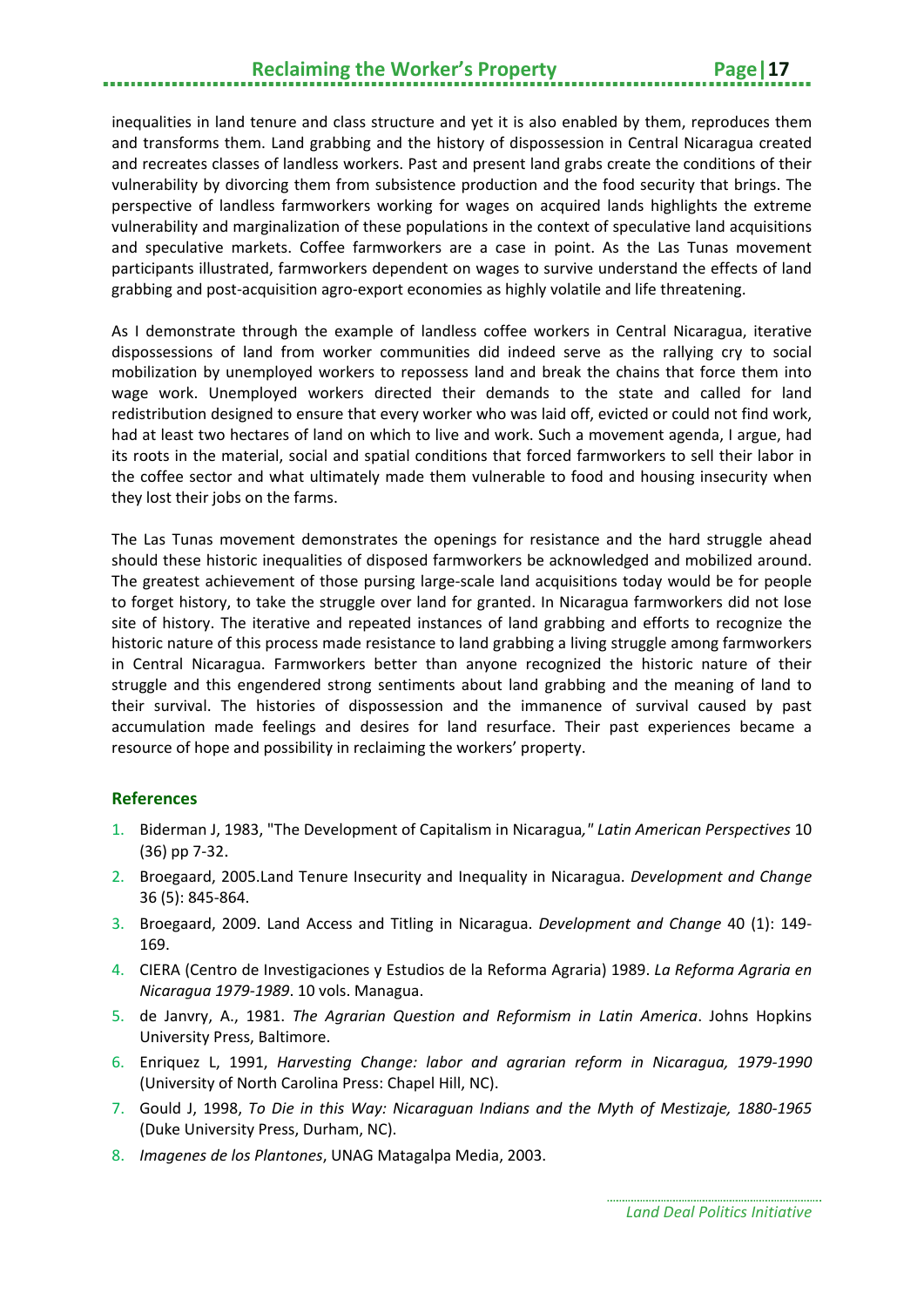- 9. Nitlapan-Envio Team. 2000. [The Interbank Bankruptcy Opens a Pandora's Box](http://www.envio.org.ni/articulo/1444) Revista Envio, 241[.http://www.envio.org.ni/articulo/1444](http://www.envio.org.ni/articulo/1444)
- 10. Rocha, J.L., 2001. The Chronicle of Coffee: History, Responsibility and Questions. Revista Envio, 241, Managua, Nicaragua. [http://www.envio.org.ni/articulo/1](http://www.envio.org.ni/articulo/)523.
- 11. Rocha, J.L., 2003. La Decada de los Años 80: Revolucion en Nicaragua, Revolucion en la Caficultura Nicaraguense. Anuario de Estudios Centroamericanos 29 (1-2): 69-99.
- 12. Rocha, J.L., 2004. Cup of Excellence, Fair Trade, Organic Coffee. Revista Envio, 278. Managua, Nicaragua. [http://www.envio.org.ni/articulo/2495.](http://www.envio.org.ni/articulo/2495)
- 13. Sánchez, M. "Agresami hipoteca 9 fincas millonarias" La Prensa Nicaragua, August, 16, 2000.
- 14. Varangis P, Siegel P, Giovannucci D, Lewin B, 2003. Dealing with the Coffee Crisis in Central America: Impacts and Strategies. World Bank Policy Research Working Paper 2993.